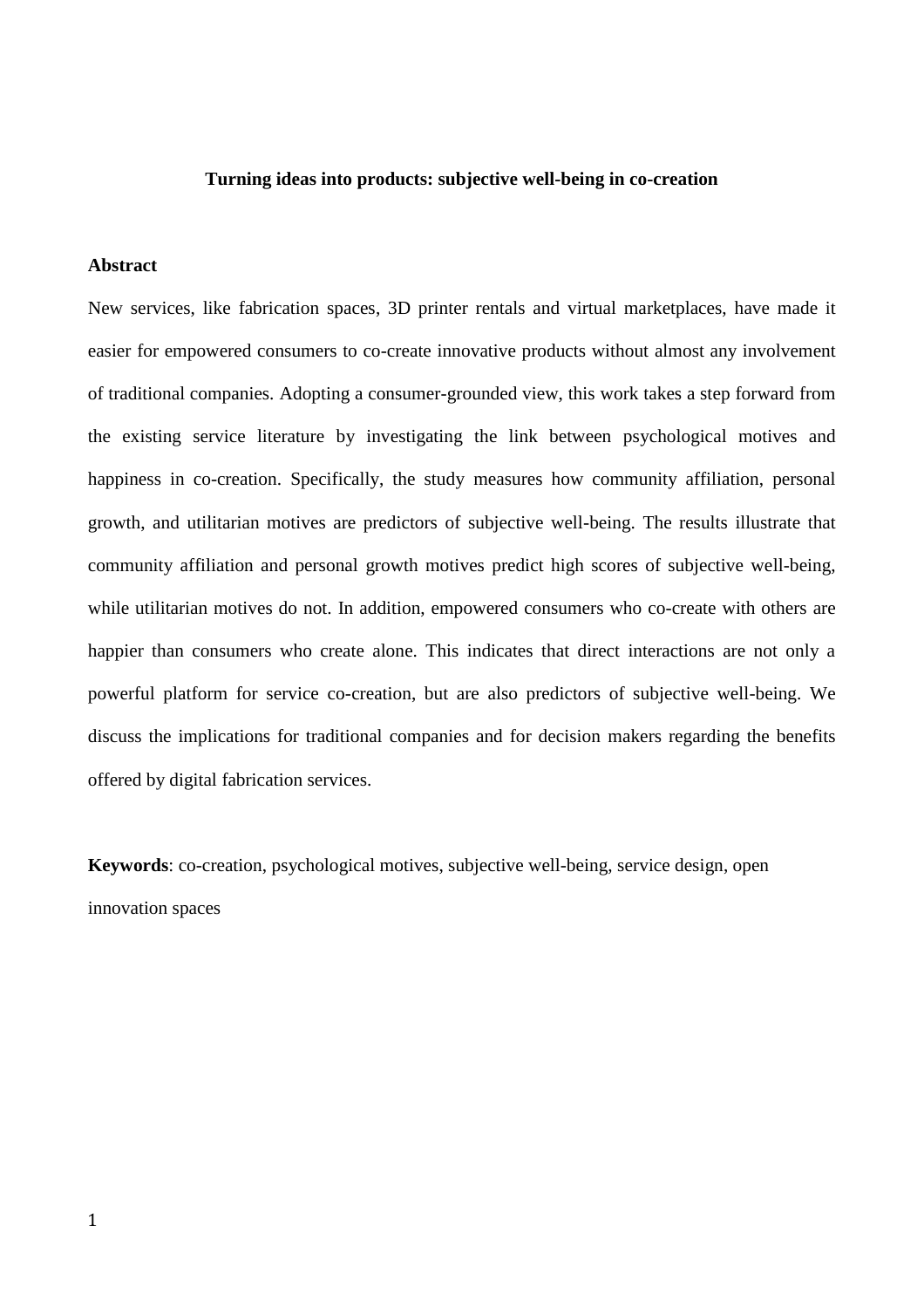#### **Introduction**

The diffusion of personal fabrication means that consumers use digital fabricators, e.g. 3D-printers or laser cutters, at home, or in places that provide services able to help people to manufacture physical artifacts, i.e. FabLabs. Digital fabrication is attracting a variety of enthusiastic claims that emphasize how a radical innovation is taking place. According to these perspectives, the public access to personal fabrication tools, software and databases of digital designs is leading to what has already been called a new industrial revolution (Berman, 2012), extending the digital revolution of ICTs and social media to the material world. Personal fabrication allows the democratization of mass manufacturing and commercial services for the benefit of consumers and society contributing to a post-consumer sustainable society. A new scenario where consumers can design and produce their own objects is emerging. While last generations have experienced a loss in their capacity to make/repair products, personal fabrication helps consumers to take over chores usually done by professionals. By experimenting with self-sufficiency, individuals are recognizing their own power through everyday action.

Digital fabrication enables grassroots innovation that spreads collaboratively through networks involving social media and physical meeting places. The technological innovation is boosted by the willingness of people to participate in the co-creative process.

This study focuses on FabLabs, which are open innovation spaces (Chesbrough, 2003), where empowered consumers can co-create innovation by directly interacting with each other. In service marketing research the interaction concept is a key construct. As suggested by Grönroos (2011) and by Grönroos and Voima (2013), co-creation of value can take place only if direct interactions between the service provider and the consumers occur. The present work explores the role of interaction in consumers' well-being.

2 The main goal of the study is to fill a research gap in service research and applied psychology, by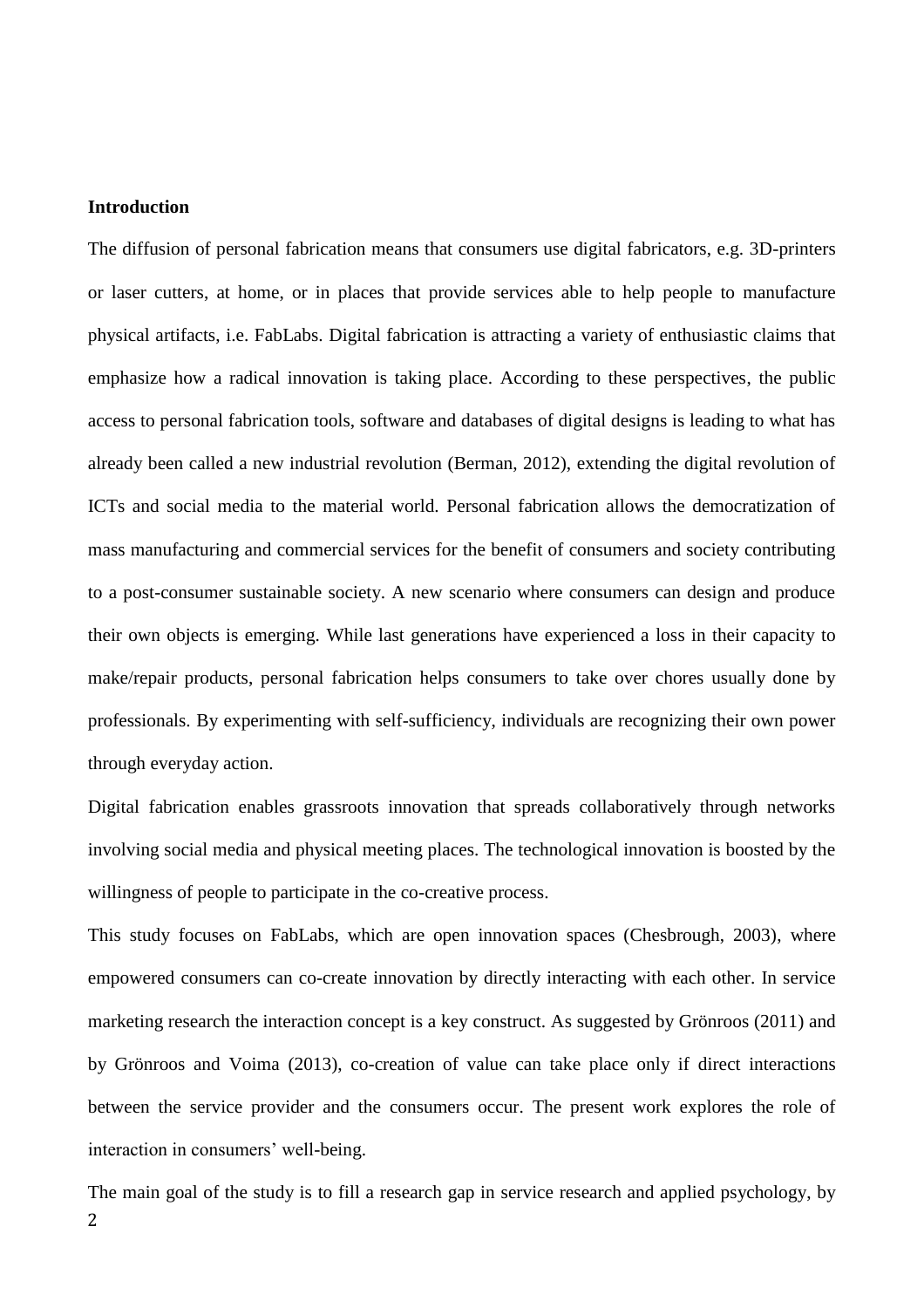analyzing the psychological motives in co-creation, and their relation to subjective well-being. In service marketing, empirical studies of consumer co-creation have typically focused on the benefits to companies, such as increasing productivity (e.g. Bettencourt, 1997; Hoyer et al., 2010; Janeschek et. al., 2013) and gaining customer loyalty (e.g. Auh et al., 2007; Polo Peña et al., 2014) but almost no theoretical attention has been paid to the implications of co-creation on consumer themselves. The constructs of subjective well-being and their antecedents have been topics of recent attention in the applied psychology literature (Judge et al., 2010). By bridging the link between consumer cocreation and consumer subjective well-being (SWB), this study extends Guo et al.'s (2013) work which tested co-production as an antecedent of SWB. The recent movement of transformative consumer research specifically advocates for research that investigates consumer's subjective wellbeing (Rosenbaum et al., 2011; Ostrom et al., 2010, Anderson et al., 2013, Ozanne, 2011). While a positive association has been assessed between innovation and subjective well-being (Dolan and Metcalfe, 2012), subjective well-being in co-creation has yet not been analyzed.

We propose that open innovation space services are an important mean to consumer empowerment. Consumers not only are responsible for the choices that affect their consumption activities but work for themselves. Mental states are important to individuals, managers, and policy-makers. Despite Transformative Service Research focuses on how service providers and organizations help create positive changes and improvements in the people's well-being, co-creation and its relation to consumers' subjective well-being has not been investigated. Open innovation space services are here interpreted as services that by empowering consumers are able to enhance consumers' wellbeing.

3 The development and deployment of open innovation services, may be read under a transformative service lens in a number of ways. At an individual level, consumers learn a fundamentally empowering lesson: they can be too the creator of things. At a collective level, open innovation contexts develop activities with local communities to address unmet needs (designing and creating from toys to solar panels and eco-houses). This is achieved by boosting the creativity of those with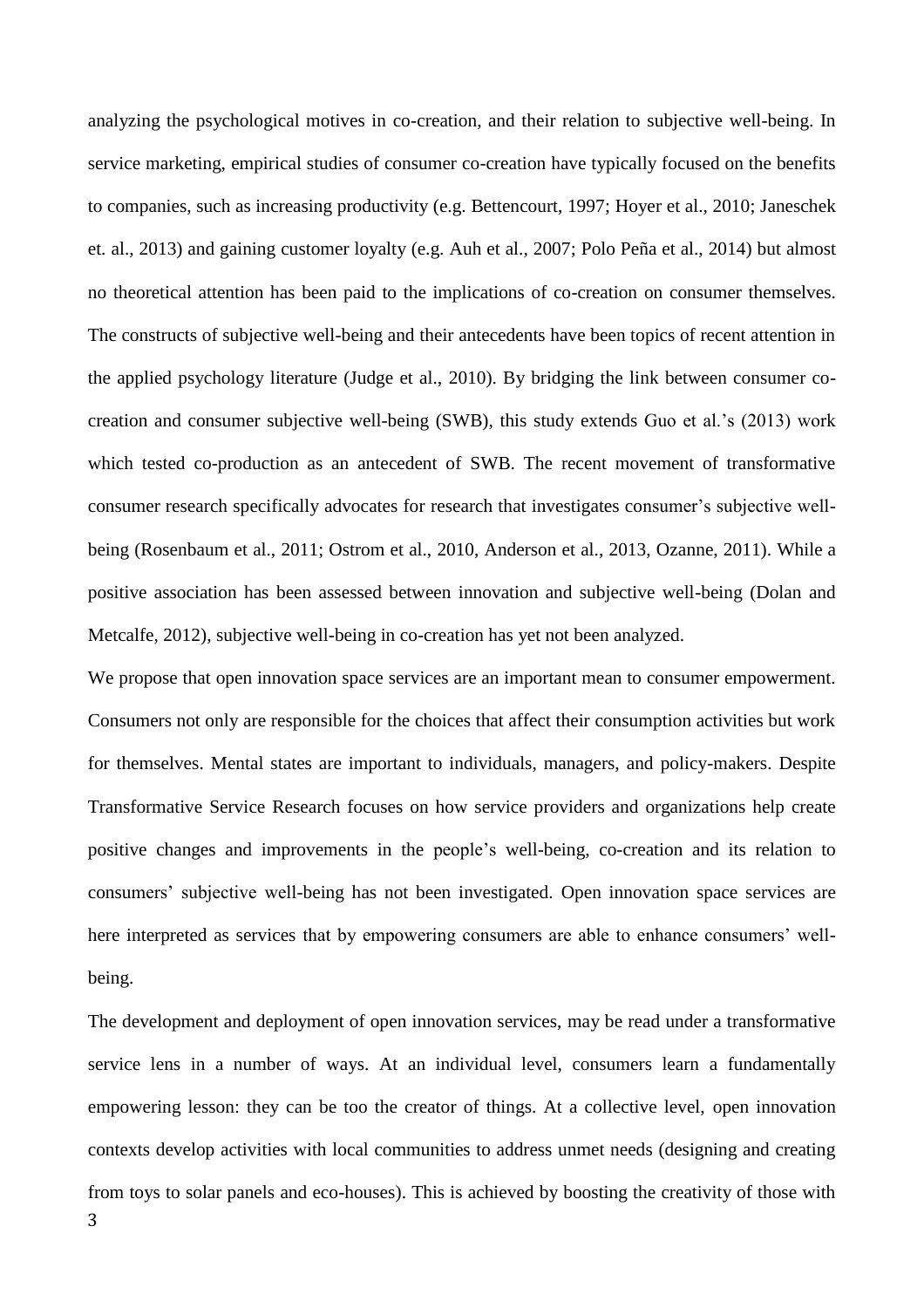the least resources (Anderson et al., 2013).

Together they create holistic service experiences where customers are able to experiment, with ideas and techniques, risk mistakes and hold-ups.

As Anderson et al.'s (2013) framework illustrates, consumers' well-being can be affected at different levels – namely, individual, collective, and the broader ecosystem. While open innovation contexts are affecting all three levels, we will be focusing on the individual one, by incorporating SWB, a measure that is advocated to be more effective, compared to consumer satisfaction for example, in capturing issues central to transformative service research (Anderson et al., 2013).

The approach that sees in digital fabrication a democratization opportunity that includes all of us broadens von Hippel's initial point of view, for whom innovation was generated by leading users, (von Hippel, 2005), a market economy rhetoric which was excluding the majority of population.

Fabrication spaces and services boost co-creation or what are defined open collaborative innovation projects (Baldwin and von Hippel, 2011) between empowered consumers. Within the service research domain, the *service-dominant (S-D) logic* (Vargo and Lusch, 2008) proposes that the roles of producers and consumers are not distinct, meaning that value is always co-created, jointly and reciprocally, in interactions among providers and beneficiaries through the integration of resources and application of competences (Vargo et al., 2008). Taking a step forward from this approach, we can suggest that consumers, facilitated by digital fabrication services, can act both as developers and marketers, contributing to the success of new products in terms of functional characteristics and market access, due to their role as opinion leaders and trendsetters.

#### **Why consumers co-create? What's behind co-creation**

4 Despite most studies on consumer participation have largely focused on its economic implications for the company, contributions from the psychology field are available and mainly take into account motivational or behavioural constructs (Olsen & May, 2013; Etgar, 2008). In agreement with Olsen and May (2013), marketers should recognize that whether and how consumers participate in value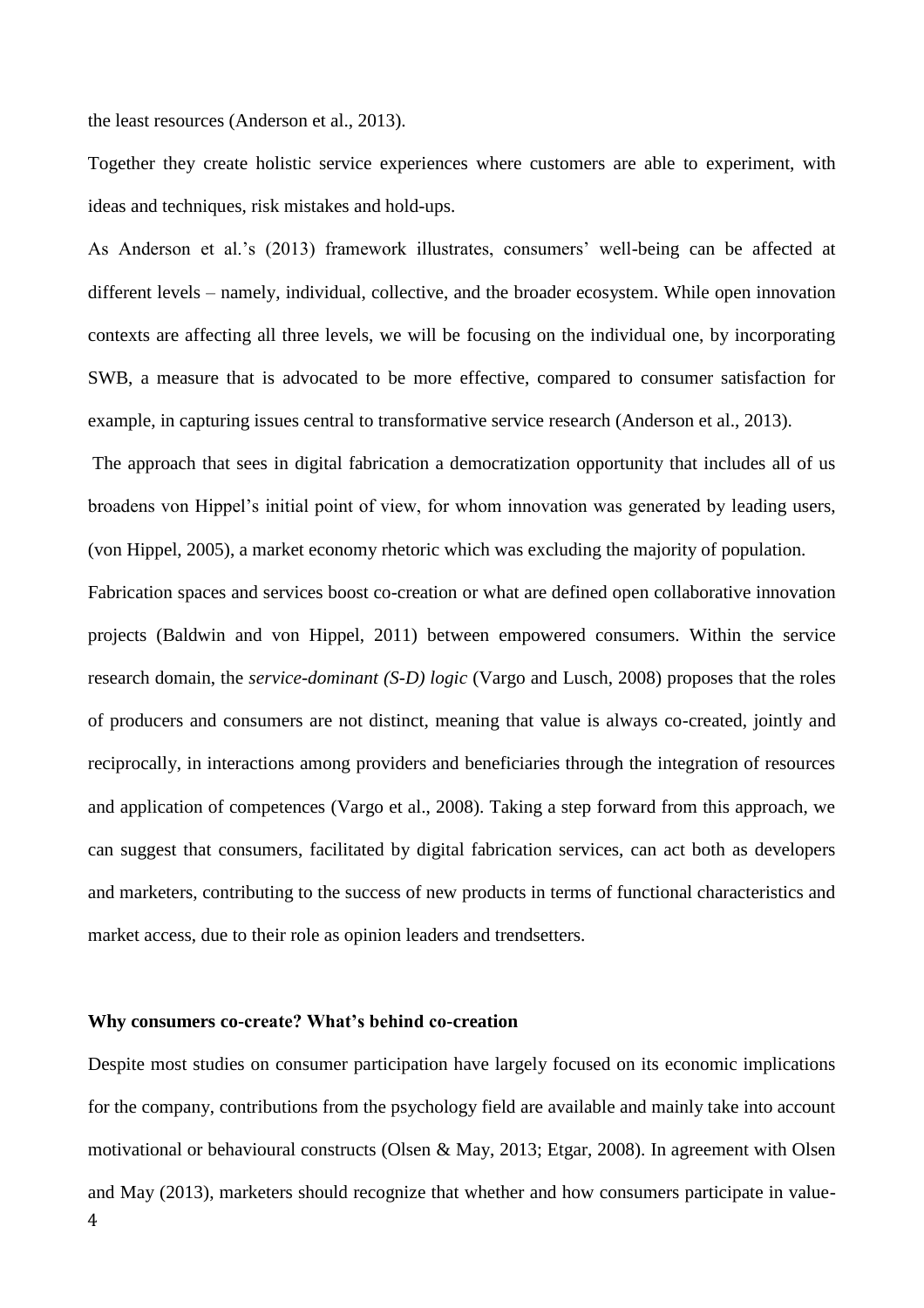creation activity is explicitly a result of consumers' psychological factors. Thus, the main questions are: why do people commit their time to projects from which they are unlikely to get direct financial benefit? What drives consumers' creation?

Füller (2010) identified ten categories of motives: intrinsic playful task, curiosity, self-efficacy, skill development, information seeking, recognition (visibility), community support, making friends, personal needs (dissatisfaction), and compensation (monetary reward).

The intrinsic motivations, where individuals create for the sake of creation, include enjoyment, selfexpression, altruism, generalized reciprocity, and gift-giving attitude (Füller, 2010). For example, Frank and Shah (2003) argue that many innovators in the sports equipment consumer communities enjoy working with others to develop their hobby products. Do-It-Yourself is powerful because it taps into the passion and creativity of individuals around the world. Extrinsic motives focus, instead, on the potential outcomes, which are separated from the activity itself, and in co-creation they often refer to economic rewards, and career prospects.

It is possible to synthetize the drives described above in three different taxonomies: *personal growth* motives, *community affiliation* motives, and *utilitarian* motives.

(1) *Personal growth motives* relate to feelings of achievement, self-expression (Ho & Dempsey, 2010) and are consistent with Maslow's seminal work (1987) on motivation in relation to the higher level of needs. Self-actualization needs are defined as the full realization of one's potentials. The word derives from the idea that each individual has a lot of hidden potentialities: talents or competences he or she could develop, but which have as yet not come to the surface. Selfactualization may be called a growth motive (Heylighen, 1992) in the sense that deviations from the previously reached equilibrium state are not reduced, but enhanced. People driven by this motive are eager to undergo new experiences, learn new ideas and skills, try out new things, experimenting and developing creativity.

5 (2) *Community affiliation* motives refer to the "other" and can be considered a pervasive drive to form and maintain interpersonal relationships (Baumeister & Leary, 1995). They relate to the social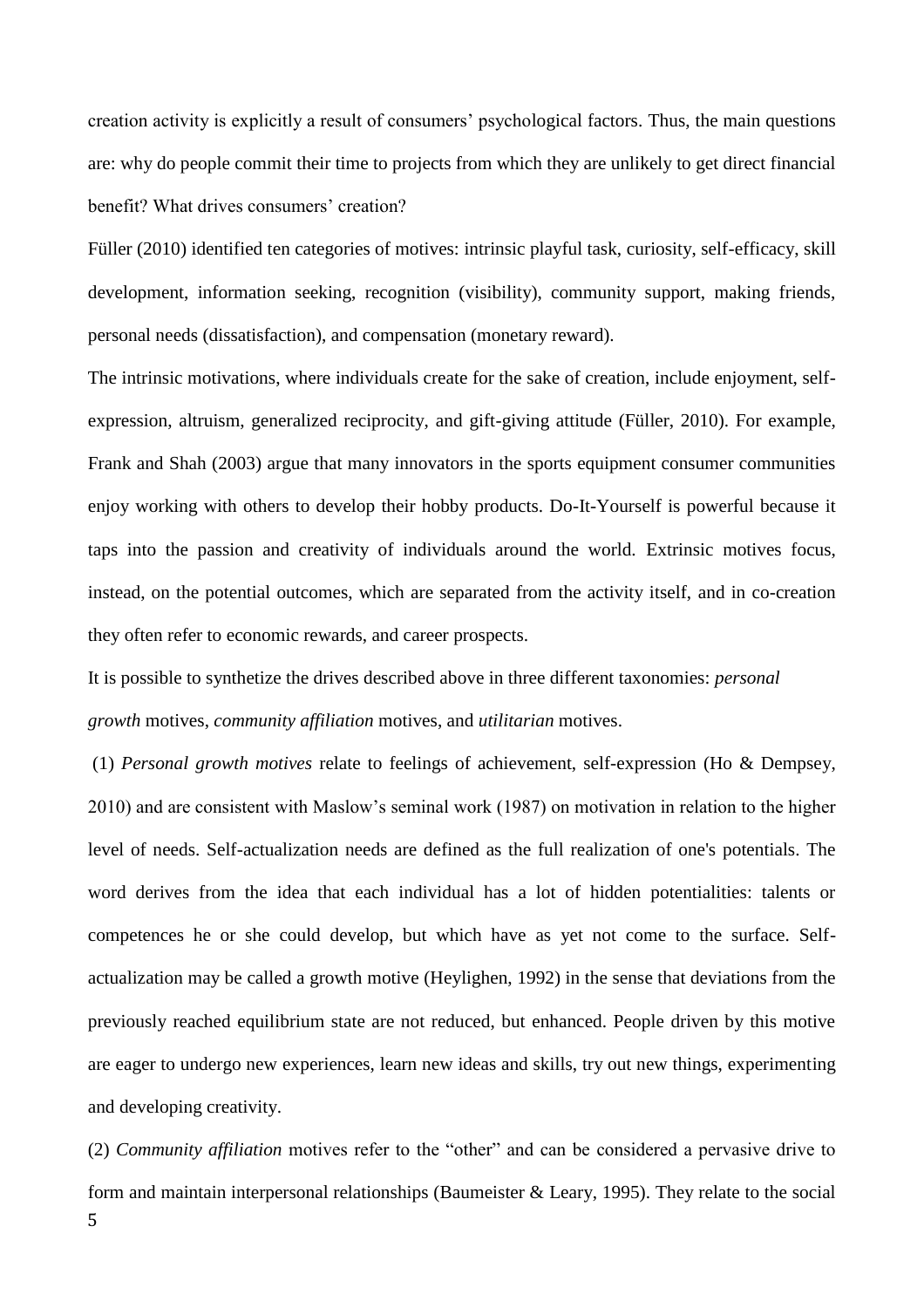benefits derived from establishing and maintaining contact with other people such as social support, friendship, and intimacy. Several studies have shown that many participants join virtual communities mainly to dispel their loneliness, meet like-minded others, and receive companionship and social support (e.g., McKenna & Bargh, 1999). Altruism, or the willingness to contribute to the welfare of other people, is another motivation (Osterloh and Rota, 2007) included in this category.

(3) *Utilitarian motives* are structured and aimed at achieving a specific purpose. Utilitarian motivation involves satisfying functional and has often been characterized as task related and rational (Batra & Ahtola, 1991). Consumers with a utilitarian motive are outcome-focused, allocating effort to activities that are means to achieving an end (Deci & Ryan, 1985). They have a clearly definable goal hierarchy (Novak, Hoffman & Duhachek, 2003), adopting the most efficient linear routes to achieve their goal. Of special relevance from a marketing perspective is the research carried out by Dholakia et al. (2004) who show that individuals characterized by a goal-directed fashion derive from virtual communities a set of values of which *purposive values* are defined "the value derived from accomplishing some pre-determined instrumental purpose" (Dholakia et al., 2004: 244).

6 While motives have not been directly linked to well-being, the construct of values has (Sheldon et al., 2010). Values influence how we perceive stimuli and incentives in the environment, how we assess the situations and events we experience, and which goals and intentional efforts we choose to pursue from day to day (Feather, 1992). ''Intrinsic'' values (community affiliation, community feeling, self-acceptance, personal growth and affiliation) are said (Sheldon *et al.*, 2010) to more directly satisfy people's basic psychological needs and foster their growth and thriving, whereas the ''extrinsic'' values (financial success, social achievement) are said to be less directly satisfying of needs and growth strivings, tending instead to foster excessive ego involvement and social comparison (Kasser, 2002). Specifically, those with relatively stronger extrinsic values have been shown to be less happy and less well-adjusted compared to those who give greater weight to the intrinsic values, according to both self-report and interview measures of adjustment (Kasser, 2002).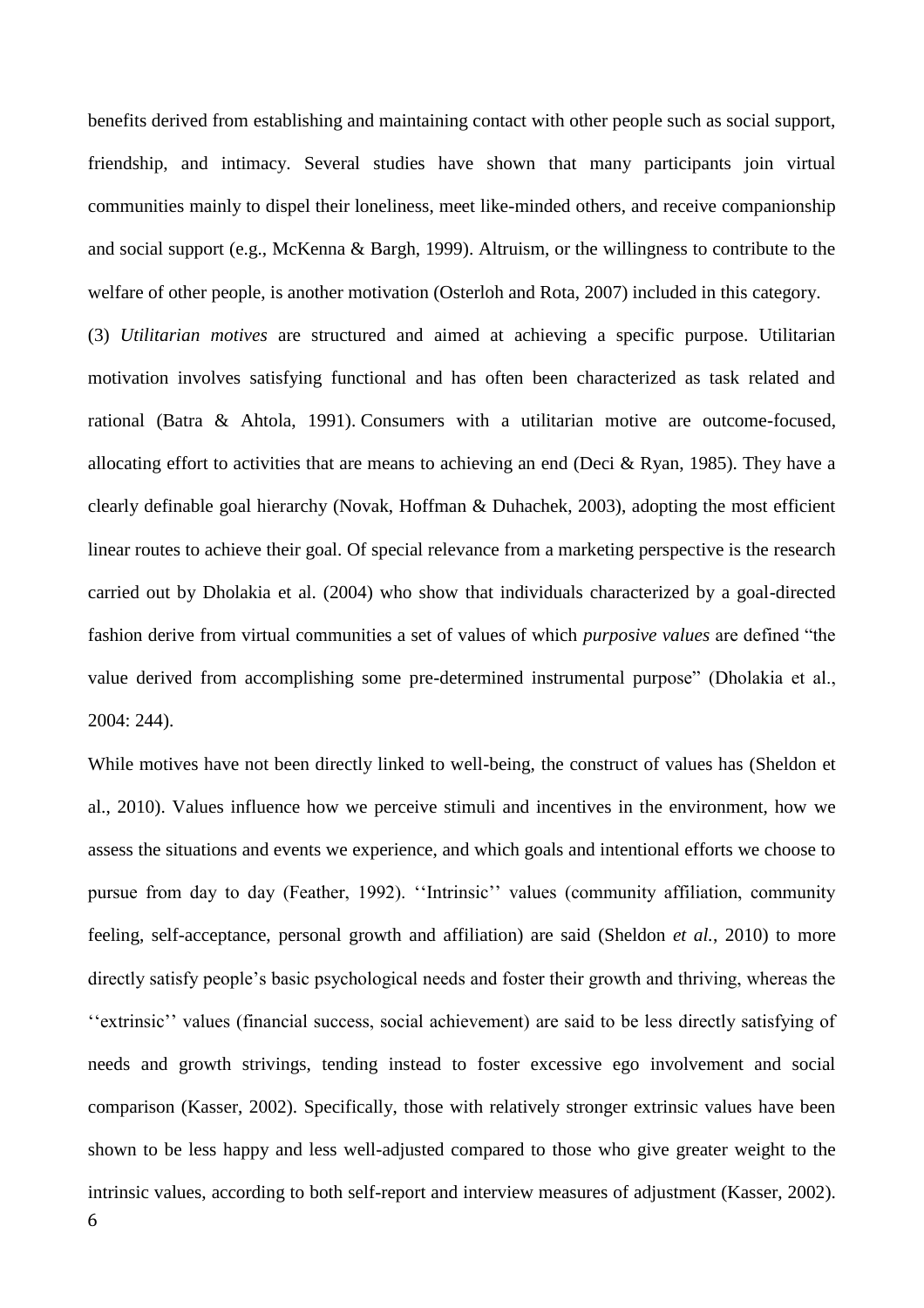Because motives (the "why") and the content of values (the "what") of goal pursuits have been shown to be largely independent of one other (Sheldon et al., 2004), this study aims to understand if the relation between values (the "what") and well-being can be applied to the relation between motives (the "why") and well-being in these co-creation service processes.

#### **Anatomy of subjective well-being**

Psychological SWB has received an increasing attention in the scientific community and among practitioners (e.g., Abbott et al., 2006; Lavasani et al., 2011). Transformative service research, as well, advocates the use of SWB as a powerful measure able to capture important issues in service research (Anderson et al., 2013). While SWB has in past been investigated in relation to innovation (Dolan and Metcalfe, 2012), to technological access and affluence (Graham and Nikolova, 2013; Kavetsos and Koutroumpis, 2011), the service co-creation research stream has still not adopted this measure.

The field of SWB comprises the scientific analysis of how people evaluate their lives — both at the moment and for longer periods such as for the past year. These evaluations include people's emotional reactions to events, their moods, and judgments they form about their life satisfaction, fulfillment, and satisfaction with domains such as marriage and work. Thus, SWB concerns the study of what lay people might call happiness or satisfaction. General reviews of SWB can be found in Argyle (2001), Diener (1984) and Diener et al. (1999). SWB can be measured by global evaluations of life overall - how well life is going for each individual (Dolan et al., 2008), and also by experiences of daily affect - an assessment of affect over a specified duration of time (Kahneman et al., 2004).

7 One universalistic measure derives from humanistic theories of psychology. Ryff (1989) relied on humanism in asserting that there are six universal needs — for autonomy, growth, relationships, purpose in life, environmental mastery, and self-acceptance. Ryff found that the degree to which people reported fulfilling these needs correlated with their reported life satisfaction.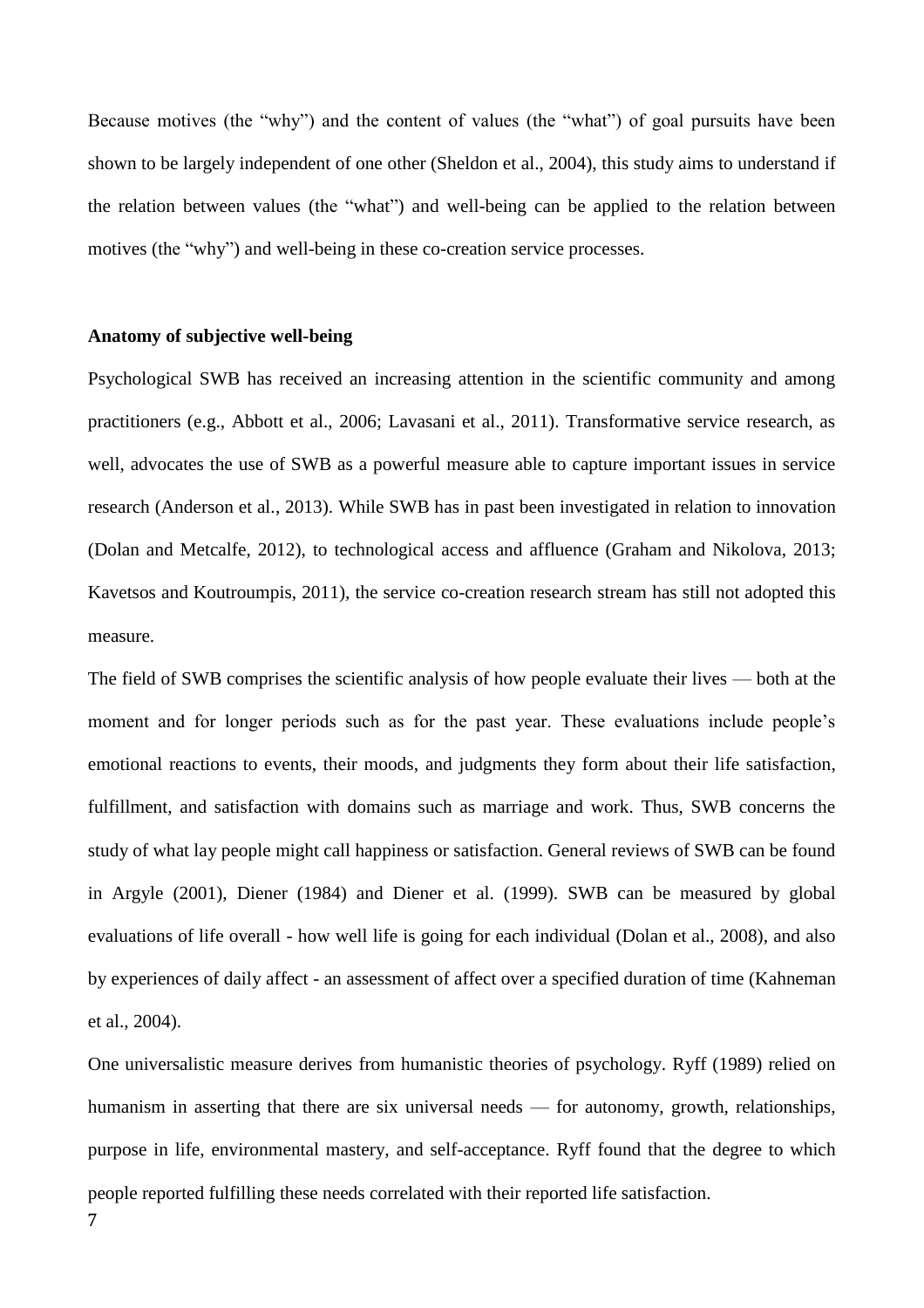The foregoing literature review suggests testing the presence of a potential relation between the three above described motives and the dimensions that define SWB.

We hypothesize that SWB is positively predicted by co-creation's community affiliation and personal growth motives, because behaviours such as sharing projects, ideas and actively cocreating physical objects appear to be determinants when it comes to attending an open innovation context. As intrinsic values are said (Sheldon et al., 2010) to satisfy basic psychological needs, we propose:

**H1a:** Personal growth motives in co-creation are positive predictors of subjective well-being

**H1b:** Community affiliation motives in co-creation are positive predictors of subjective wellbeing

More possessions are generally assumed to lead to greater happiness and satisfaction in life. Consumption has become a culturally accepted means of seeking success, happiness, and the populist notion of a good life (Burroughs and Rindeisch, 2002). However, a vast number of authors have found that well-being and happiness are negatively affected by materialism (e.g., Kasser, 2002; Karabati and Cemalcilar, 2010), because people's self-esteem, emotions, feelings of attractiveness, and body image are negatively affected. Also Burroughs and Rindfleisch (2002) found that materialism was negatively correlated with collective-oriented values such as benevolence, and universalism, elements that appear present in an empowered consumer context. Finally, extrinsic values (e.g. financial success) are said to be less directly satisfying of psychological basic needs (Sheldon et al., 2010).

**H1c:** Utilitarian motives in co-creation are negative predictors of subjective well being

All this leads to a further hypothesis. Community affiliation is strongly related with collaboration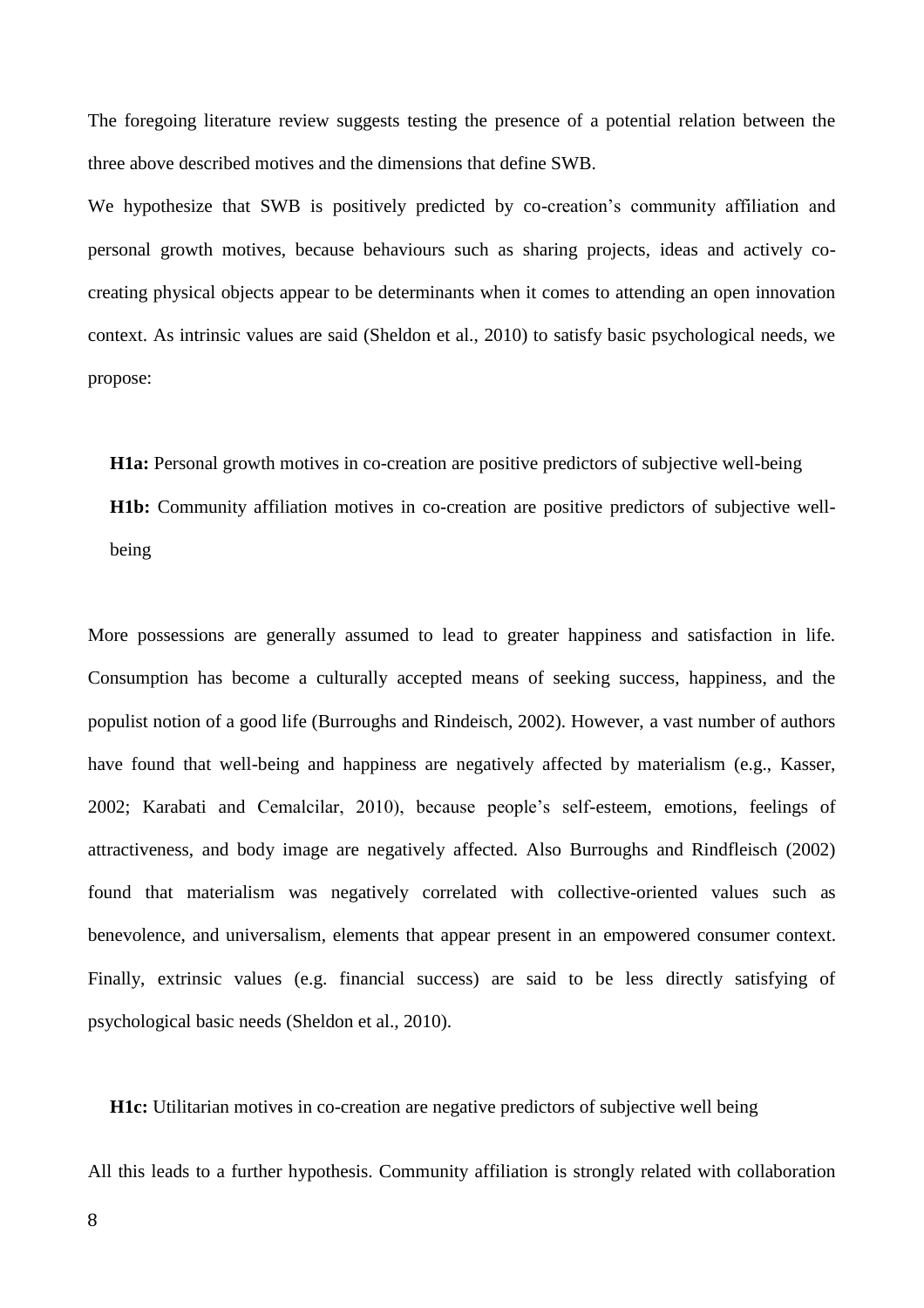because both constructs are based on the idea that consumers express themselves establishing a world where joint imagination and reasoning coexist (Kale, 2004). Consistently with H1b, we posit that, in an open innovation context, subjects who generate artifacts in collaboration with others are happier than the ones who create alone.

More formally:

**H2:** Empowered consumers who collaborate with others are happier than empowered consumers who create alone

#### **Method**

We devote our analysis to the so-called Maker community, in specific to members of FabLabs, who are a very strong virtual and offline group of empowered consumers in the open innovation context. A FabLab (Fabrication Laboratory) is a small-scale workshop offering (personal) digital Fabrication tools and services. FabLabs provide facilities that bring people to collaborate in Do-It-Yourself projects where they learn together and co-create – from toys to solar panels and eco-houses – and use social media to connect to open-source designs and tutorials. FabLabs are considered as democratic spaces that offer a supportive platform for such amateur empowerment. According to Troxler (2010) this happens in a number of ways: encouraging hands-on learning and experimenting, keeping example of previous experiences to show to other users, facilitating connections with other relevant members of the local and international community and supervising the whole creative process if necessary. By offering flexible, dynamic and co-created services with customers, FabLabs represent a powerful example of service design that involves the orchestration of clues, places, processes, and interactions.

9 Open innovation contexts don't only provide equipment and tangible resources to consumers. Rather, from a service perspective, they facilitate direct interactions between empowered consumers. Differently from traditional rental services, such as hotels or car rentals, or even more innovative ones, such as car sharing, open innovation spaces are characterized by a strong sense of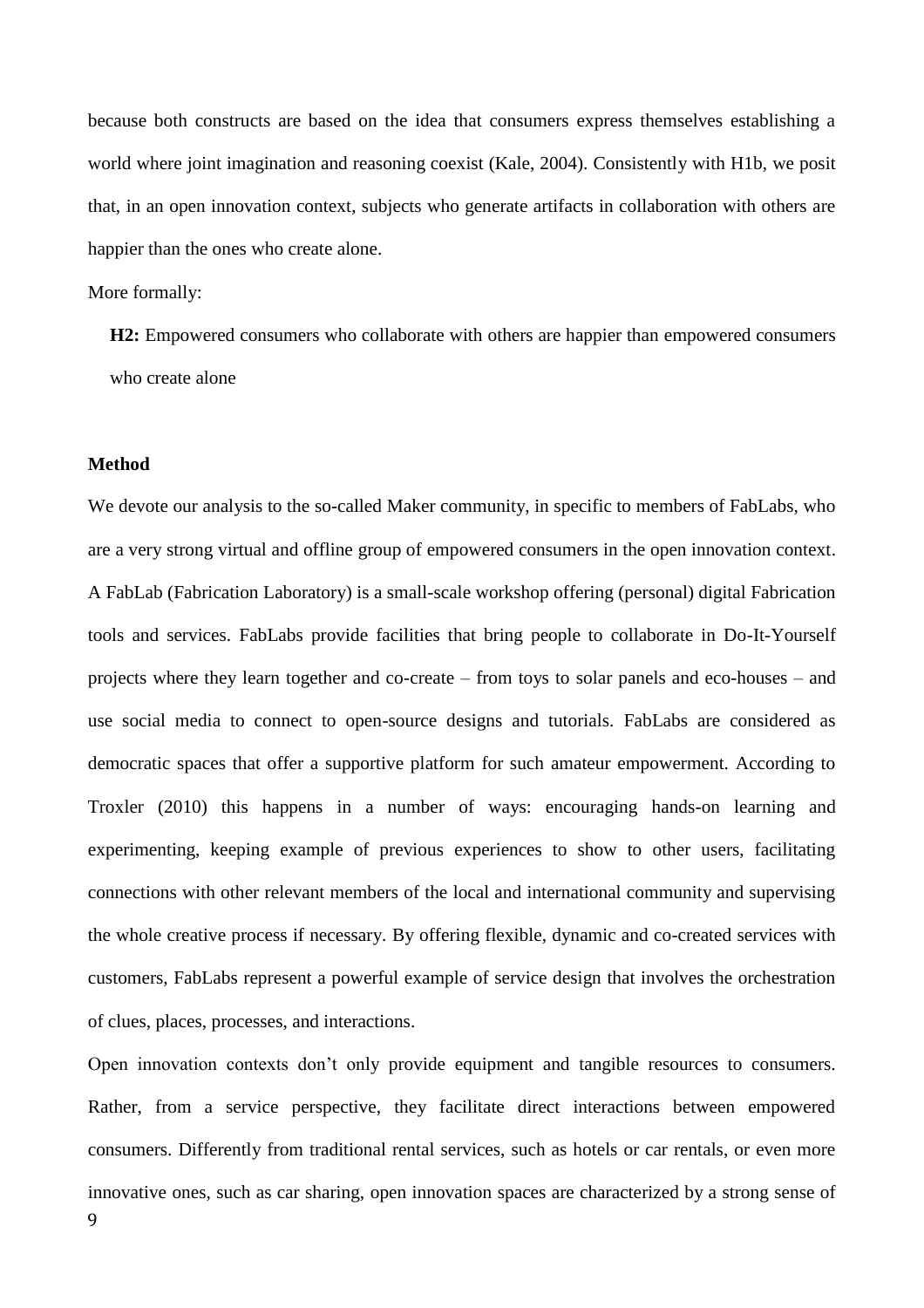brand community. Zip Car's consumers, the world's largest car-sharing company, resist any cocreation efforts from the company to engage in community building or identity connection that go beyond market exchange. Car sharing is similar to other market exchange in the sense that it is motivated largely by self-interest and utilitarianism (Bardhi and Eckhardt, 2012). Differently, cocreation in open innovation contexts appears to be driven by different kinds of motivations.

There are currently over 150 FabLabs in 20 countries, with many more on the planning stage. We have focused on FabLab users because it is a highly active online community, which also meets and socially interacts in a physical place so to share technological tools and specific knowledge. This study was carried out on a potential sample of 580 active members of FabLab communities from two countries, Italy and Spain, through an online link in the website of the FabLabs of Turin and Barcelona. The online survey was administered with Qualtrics software in June and July 2013. Participation was voluntary in both groups. The response rate was around 25 percent, in line with the general response rate by email invitation (Anseel et al., 2010), with a final collected sample of 142. Only 129 respondents passed data-quality checks, 72 for the Italian sample and 57 for the Spanish sample. The excluded respondents consisted of those who failed to pass the internal Kendall's tau test for consistency. Reasons for a low Kendall's tau coefficient could be low motivation and fatigue. Once participants accessed the link they were informed that they were going to answer an online survey. After the whole process, we asked to leave comments, if any. An Amazon gift of 100Eu was provided to three randomly chosen respondents.

Regarding the sociodemographic characteristics of the sample, we specifically collected data regarding gender, education, and age as done in Diener (1999), in order to assess the consistency of the two samples and the possible impact in terms of subjective well-being. A 43% of females, with an average age of 33 for the Spanish sample and a 22% of females with an average age of 30 for the Italian sample, composed the final sample. The two cultural samples did not statistically differ in terms of gender representation, level of education and age.

# **Construct Measurements**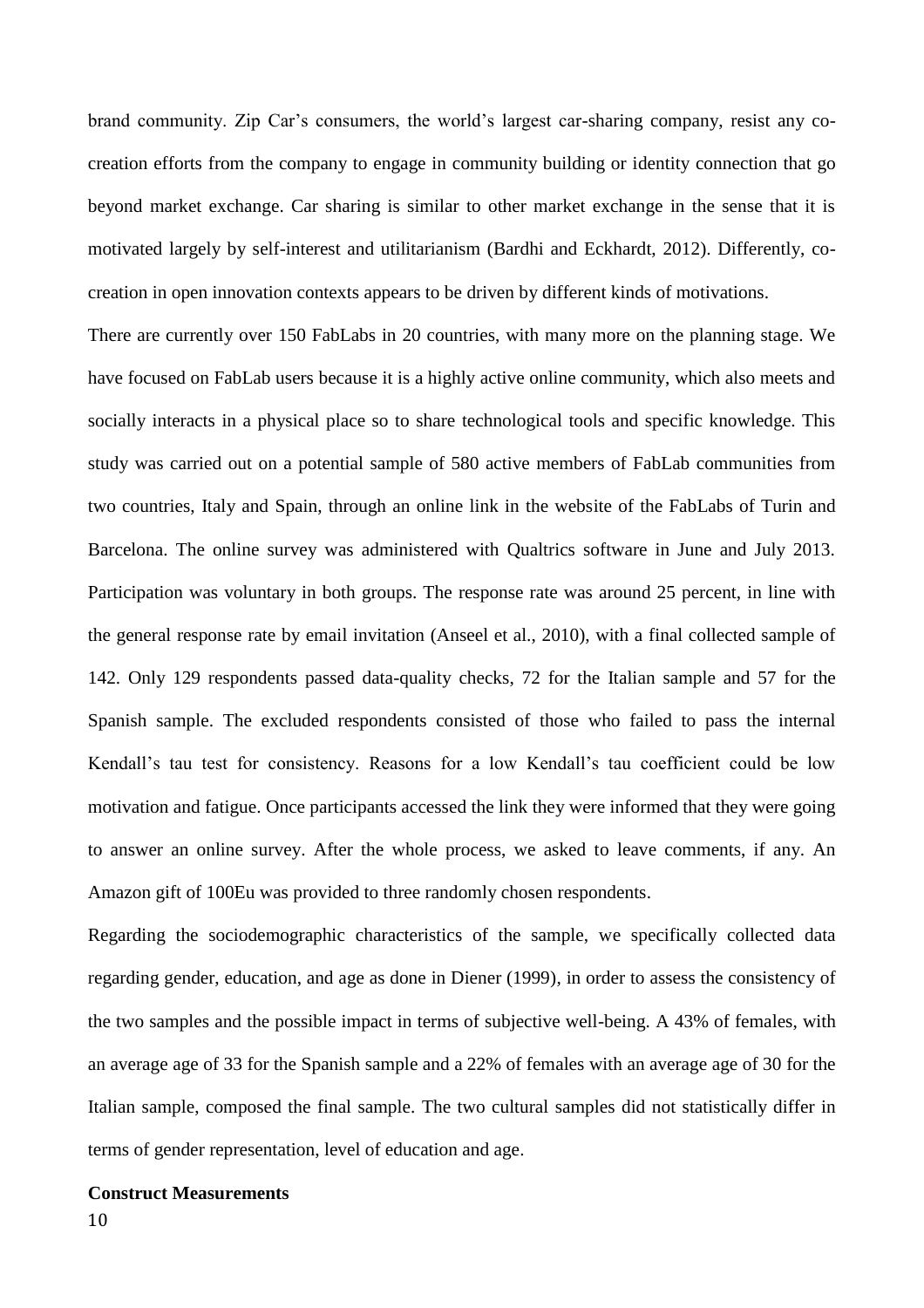The scale we adopted (Ryff, 1989) is one of the most widely applied measures of psychological SWB in clinical and general samples, used for gender, age, marital status, level of education, health, and other aspects of SWB. The scale has been validated and used by several authors in the past and more recently (Clarke et al., 2001; Keyes et al. 2002; Ryff, 1989; Ryff & Keyes 1995, Siringatti et al., 2012). It specifically refers to what Ryff (1989) terms eudaimonic well-being, which emphasizes the realization of potential. According to Anderson et al. (2013) this definition is consistent with the conceptualization of quality of life as the development of human capabilities and freedom.

The theoretical considerations to elicit each of the six constructs of SWB in the 9-items scale, autonomy, growth, relationships, purpose in life, environmental mastery, and self-acceptance, can be found in Ryff (1989).

11 Aside from the constructs of subjective well-being, we needed to operationalize the independent variables (i.e. motives, see Table 1). A pre-test research phase was carried out interviewing Italian and Spanish FabLabs' Directors, with the aim to design appropriate items of the survey able to measure a set of possible drives to co-creation in the specific community under analysis. *Personal growth* motives include the following concepts: self-expression; creativity boost; hacking; people empowerment; passion; learning new things; experimenting. Under the taxonomy of *Community affiliation motives* the following concepts were measured: sharing projects; social relations improvement by creating in a group; peer-to-peer support; open-source culture; the willingness to include less skilled people in the community; whether personal fabrication is able to stimulate an alternative economy (as a powerful consequence of community's activities). *Utilitarian* motives refer to: customization of products; entrepreneurial goal; financial benefits; prototypes useful for professional reasons; making objects as spare parts. While Personal growth and Utilitarian motives include statements that more directly relate to reported behaviours, the statements referring to Community affiliation motives intend, aside from measuring the desire to form and maintain interpersonal relationships, to capture an attitude towards a changing cultural paradigm. Therefore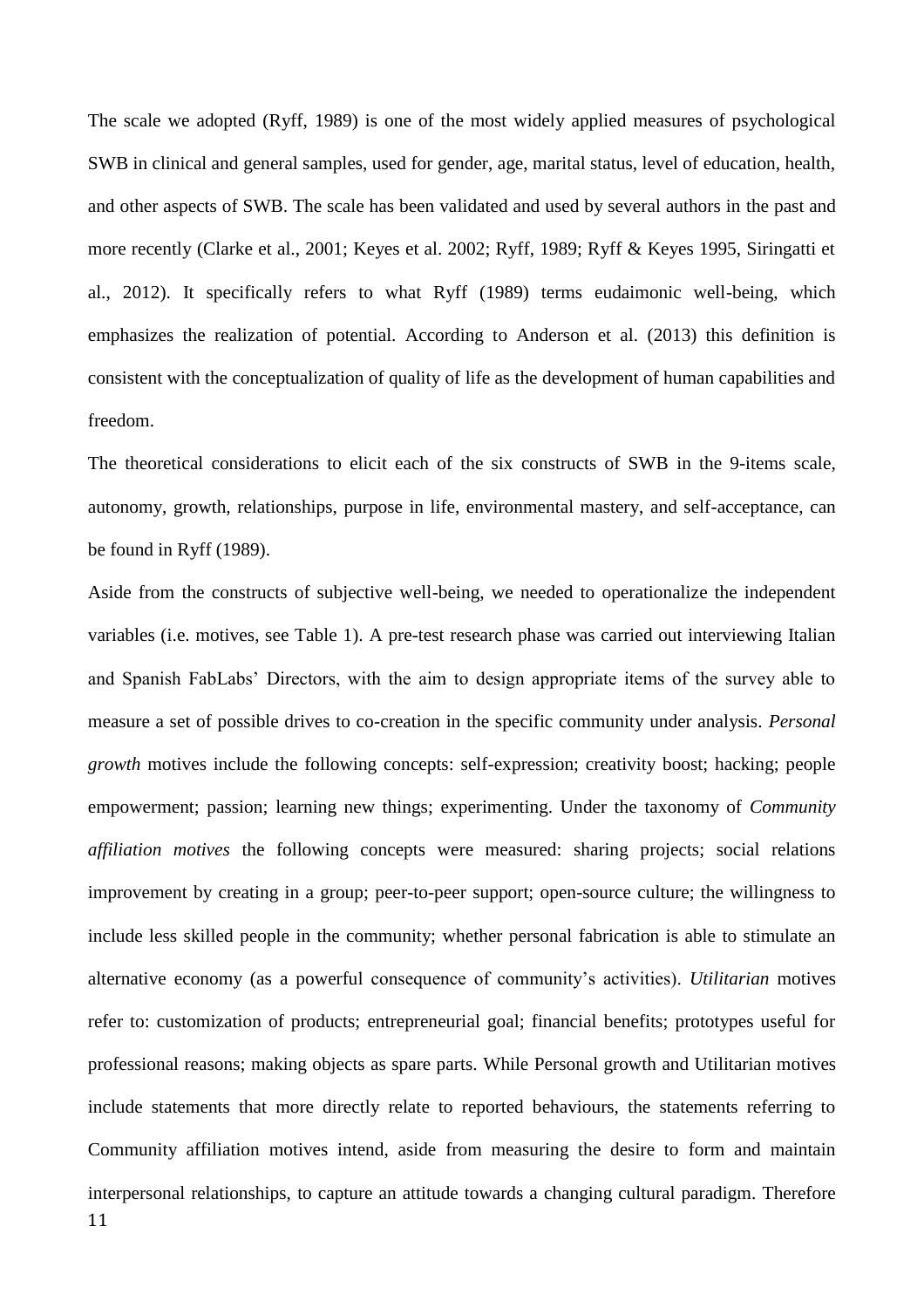the questions aim to measure the willingness of Makers towards change, and their desire to open the community to individuals and groups from different backgrounds and skills. A total of 21 questions regarding the different motives were chosen and administered in the questionnaire. All the items were presented on a 6-point Likert scale.

Based on the literature described above, in Table 1 the authors propose the different items used to measure the presence and the extent of the different motives. As a check of robustness, some questions were presented in reverse scale.

**Table 1. Items used to elicit the 3 different motives**

| I attend a Fab Lab out of passion                                                                       | <b>PERSONAL</b><br><b>GROWTH</b><br><b>MOTIVES</b>       |
|---------------------------------------------------------------------------------------------------------|----------------------------------------------------------|
| I attend a Fab Lab because I enjoy learning new things                                                  |                                                          |
| I make objects at a Fab Lab without any specific purpose                                                |                                                          |
| I attend a Fab Lab because I want to experiment                                                         |                                                          |
| Fab Labs allow people' empowerment                                                                      |                                                          |
| Fab Labs boost individual creativity                                                                    |                                                          |
| A Fab Lab is a Hackerspace                                                                              |                                                          |
| I attend a Fab Lab because I enjoy sharing my projects with others.                                     | <b>COMMUNITY</b><br><b>AFFILIATION</b><br><b>MOTIVES</b> |
| By creating in a group, my social relationships improve                                                 |                                                          |
| Digital fabrication stimulates an alternative economy                                                   |                                                          |
| In the near future many products will be produced at home                                               |                                                          |
| Community is the driver of a Fab Lab                                                                    |                                                          |
| Fab Labs are based on an Open Source culture                                                            |                                                          |
| Fab Labs should collaborate more with traditional companies                                             |                                                          |
| Fab Labs should be used by more people without special skills                                           |                                                          |
| Peer-to-peer support is crucial in Fab Labs                                                             |                                                          |
| Connecting online, sharing knowledge/collaborating/supporting is important for digital<br>fabrication a |                                                          |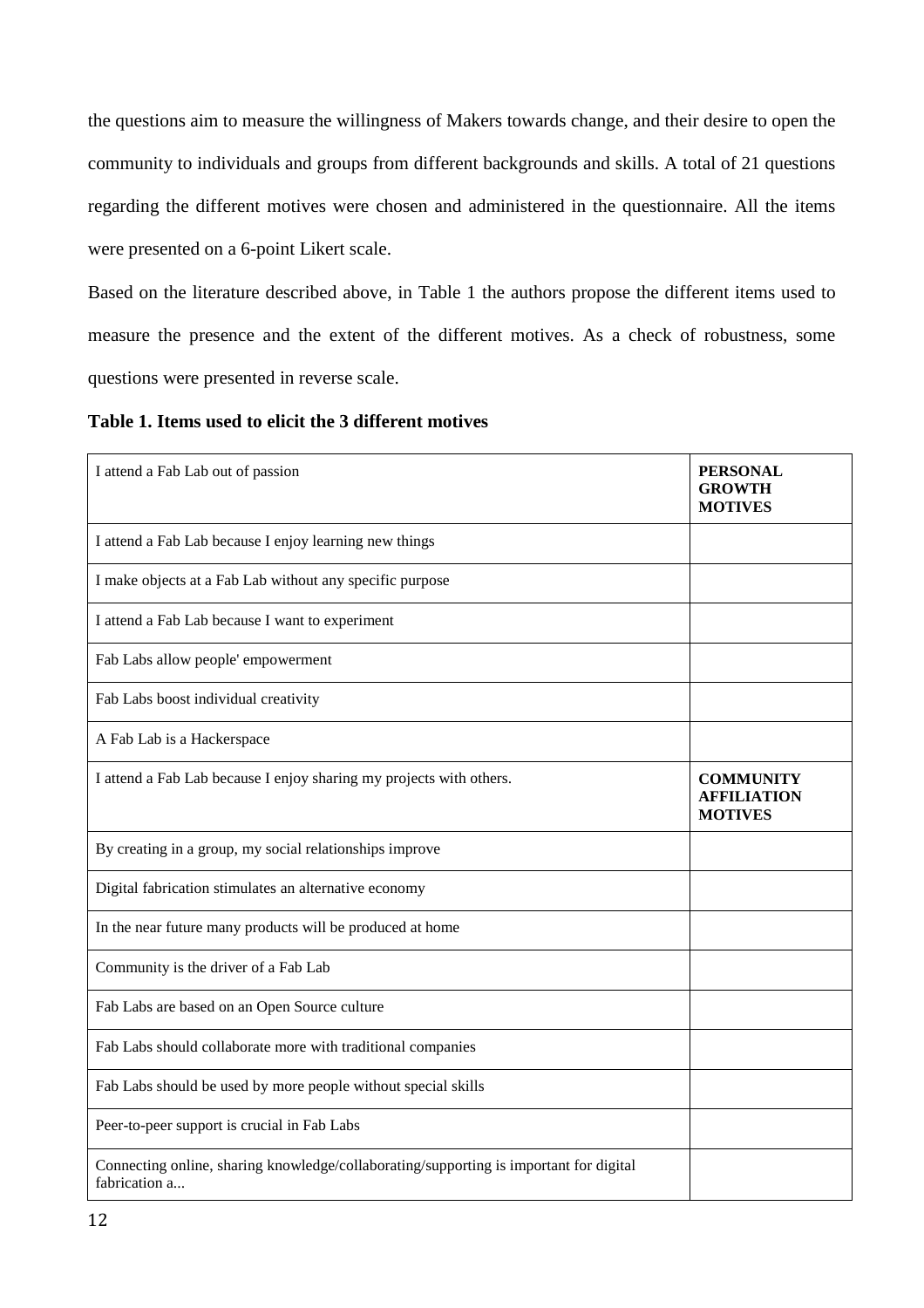| I engage in Fab Labs activities for financial benefits      | <b>UTILITARIAN</b><br><b>MOTIVES</b> |
|-------------------------------------------------------------|--------------------------------------|
| I make prototypes at a Fab Lab which are useful for my work |                                      |
| I make objects at a Fab Lab that I want to market           |                                      |
| I make objects at a Fab Lab as spare parts                  |                                      |

## **Results**

Table 2 shows significant correlations and descriptive statistics across the six constructs of SWB, our dependent variable. The operationalization used to quantify each construct was the following: starting from the 9-items used to elicit the construct itself we compounded an arithmetic average of the 9-items to create a single value for that dimension at individual level. This methodology to aggregate the questions was proposed by Ryff (1989). All the presented correlations across measures of SWB are significant except the relation between EM and PRO and between EM and PG. Autonomy was excluded from correlations because not significantly related with any other dimensions. This finding is consistent with Ruini (2003). Stemming from these results, SWB was operationalized in the empirical analysis as a weighted average of the five inter-related constructs of SWB.

|                                      | Self-acceptance | Purpose in<br>life | Positive<br>relations<br>with others | Personal<br>growth | Environmental<br>mastery | Autonomy |
|--------------------------------------|-----------------|--------------------|--------------------------------------|--------------------|--------------------------|----------|
| Self-acceptance                      | 1               |                    |                                      |                    |                          |          |
| Purpose in life                      | $0.5339*$       | 1                  |                                      |                    |                          |          |
| Positive<br>relations with<br>others | $0.3339*$       | $0.2715*$          | 1                                    |                    |                          |          |
| Personal growth                      | $0.3623*$       | $0.2095*$          | $0.2049*$                            | 1                  |                          |          |
| Environmental<br>mastery             | $0.3831*$       | $0.4658*$          | 0.092                                | $-0.0128$          | 1                        |          |
| Average                              | 3.75            | 3.98               | 4.12                                 | 4.26               | 3.77                     | 3.88     |

**Table 2. Significant correlations and descriptive statistics (n=129)**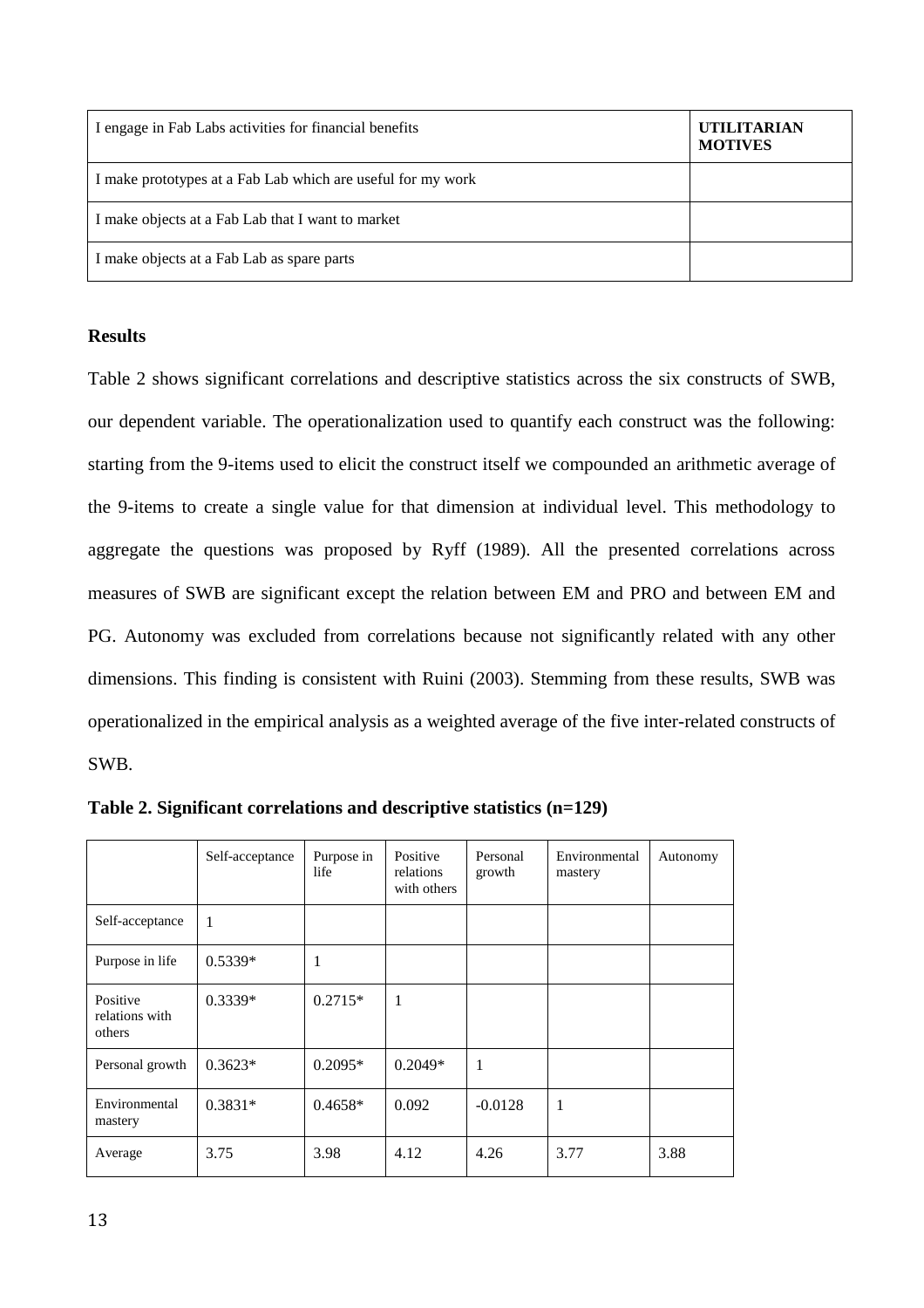| $\mathbf{C}$ $\mathbf{\Gamma}$<br>$\bigcap$<br>$\cap$<br>nη<br>$\sim$<br>1.30<br>1.30<br>עט<br>1.40<br>1.1<br>1.11<br>ر ر. د |  |
|------------------------------------------------------------------------------------------------------------------------------|--|
|------------------------------------------------------------------------------------------------------------------------------|--|

\**p*< 0.05

To test for hypotheses 1a, 1b and 1c, the paper posits an hedonic model tested with OLS regression where the level of subjective well-being is predicted by three independent variables: Community affiliation motives, Personal growth motives and Utilitarian motives. The use of linear regression relationships when dealing with determinants of subjective well-being data is wide (Graham and Nikolova, 2013). In the regression model we included, as control variables, the level of education, the level of engagement, age and gender. The level of engagement was operationalized as the number of time Makers attended a FabLab. Figure 1 shows the simple but yet original conceptual framework investigated.

# **Figure 1. Conceptual model to measure partial effects of the different motives on subjective well-being**



Table 3 presents the empirical test of the above model with two alternative specifications, excluding and including the control variables, respectively.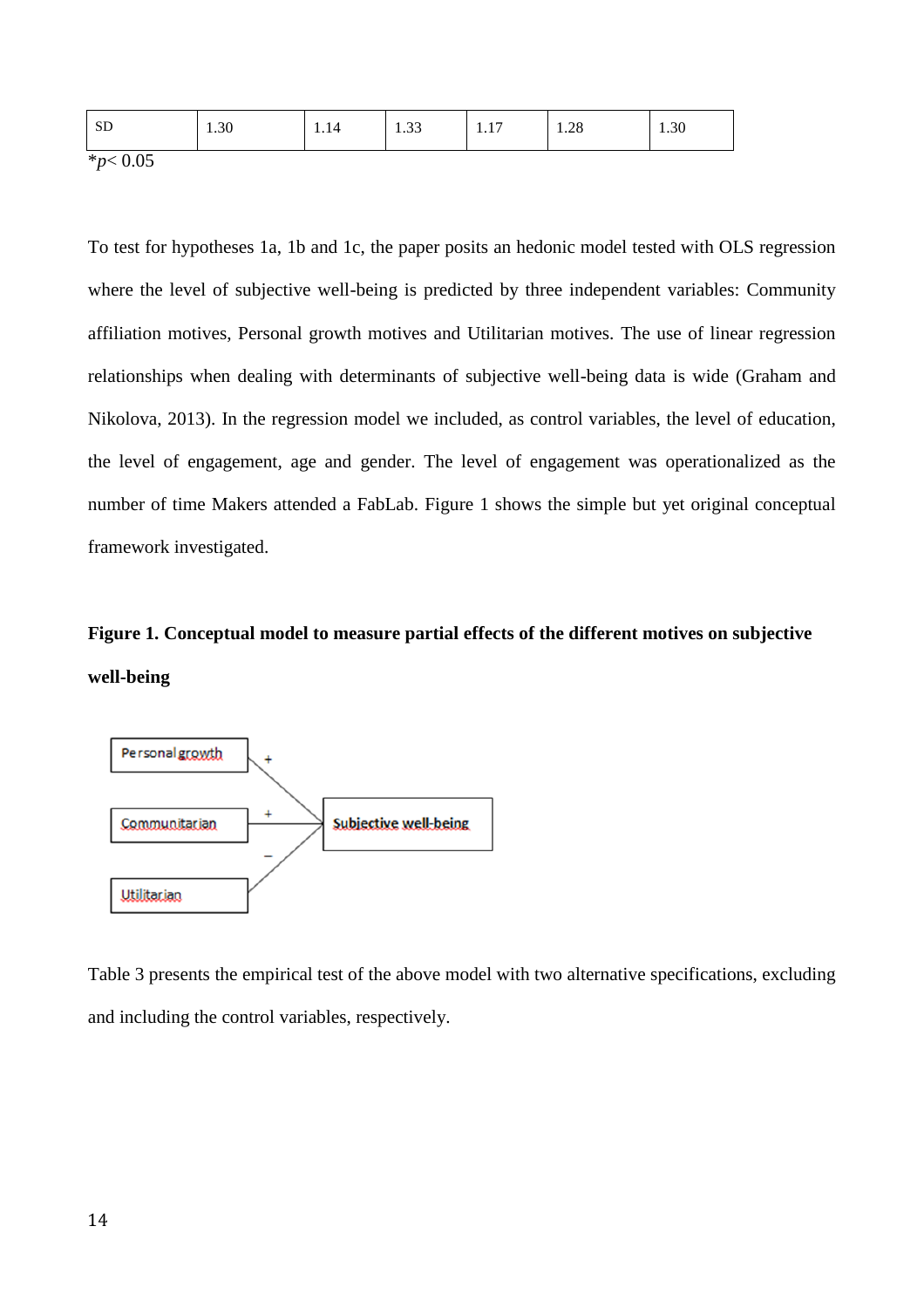|  | <b>Table 3. Regression analysis</b> |  |
|--|-------------------------------------|--|
|  |                                     |  |

|                     | (1)        | (2)        |
|---------------------|------------|------------|
| <b>VARIABLES</b>    | subjective | subjective |
|                     | well-being | well-being |
|                     |            |            |
| personal_growth     | $0.30*$    | $0.33*$    |
|                     | (0.18)     | (0.19)     |
| comunitarian        | $0.47***$  | $0.52***$  |
|                     | (0.18)     | (0.191)    |
| utilitarian         | $-0.16$    | $-0.16$    |
|                     | (0.11)     | (0.121)    |
| education           |            | 0.07       |
|                     |            | (0.111)    |
| engagement          |            | $-0.02$    |
|                     |            | (0.0722)   |
| age                 |            | 0.01       |
|                     |            | (0.0113)   |
| gender              |            | $-0.23$    |
|                     |            | (0.202)    |
| constant            | 5.96***    | 5.38***    |
|                     | (1.12)     | (1.39)     |
| <b>Observations</b> | 129        | 129        |
| R-squared           | 0.10       | 0.13       |
|                     |            |            |

Notes: The level of education is a categorical variable, which is equal 1 when the level of education is elementary school, 2 when the level of education is secondary school, 3 when it is high school, 4 when it is undergraduate, and 5 when it is graduate school. The goodness of fit statistic reported is the R-squared. \* *p*<0.05, \*\* *p*<0.01, \*\*\* *p*<0.001

The results of the analysis confirm H1a and H1b, suggesting that community and personal growth motives are positively predictors of subjective well-being. The result is less clear for utilitarian motives (H1c): the negative sign of the relationship is coherent with the above framework but this result is not significant. It has to be noted that the goodness of the model, by means of R-squared, is pretty low  $(0.10)$ .

15 This simply means that, although strongly influenced by these variables, subjective well-being depends reasonably also on other variables, e.g., individual heterogeneity. The second specification shows that the result tend to remain stable after controlling for our control variables, the level of education, the level of engagement, age and gender. This second specification presents an slightly improved goodness of fit. As suggested in Woodside (2013), the study presents also a robustness check with two sub-samples of equal dimension (n=64), obtained by splitting the number of participants in two. The correlation between predicted and actual scores using the estimates from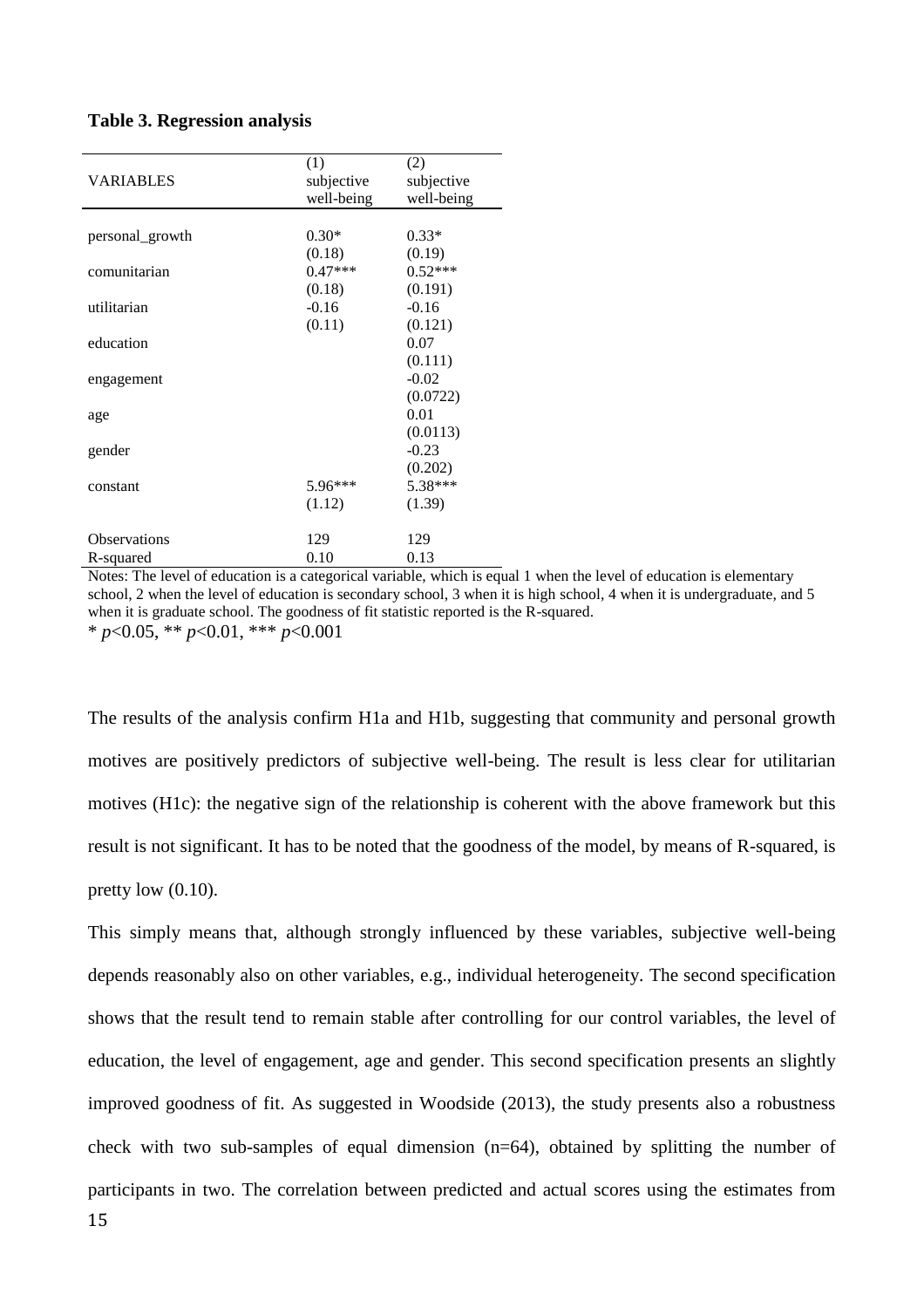the second sub-sample to predict the scores of the first sample and using the estimates from the first sub-sample to predict the scores of the second sample are fairly good (0.44 and 0.48, respectively) and both significant at 10%.

To measure H2, the impact of collaboration on happiness in terms of SWB, we split the sample in two, high and low SWB, based on the mean value of SWB  $(M = 3.95; SD = 0.75)$ , and we investigated how these two groups relate to Community affiliation motives. A two-way analysis of variance yielded a main effect for Community affiliation motives,  $F(1, 127) = 3.93$ ,  $p < .05$ , such that the average level of Community affiliation motives was significantly higher for people in the high SWB condition than people in the low SWB condition.

We also measured whether the effect of Community affiliation, Personal growth and Utilitarian motives differs across our cross cultural dimension. An analysis of the results using ANOVA indicated that Community affiliation and Personal growth motives are significantly different between Italy and Spain,  $F(1, 127) = 7.88$ ,  $p < .01$ , being higher in Spain.

## **Discussion**

While SWB is certainly the result of different variables, this study confirms that the selected variables (community affiliation and personal growth motives) are predictors of SWB.

The regression analysis allows to make inferences on H1a and H1b, confirming our theory on the positive impact of community and personal growth motives on SWB.

Despite the data does not support statistically the negative relation between utilitarian motive and well-being (H1c), the direction of the effect is aligned to the expected direction.

16 Utilitarian motives are, in fact, drives of low scores in well-being, but this relation is not significant. This group is functional and task-oriented in the expectations of open innovation contexts' services. The Utilitarian group is generally less satisfied after having attended an open innovation context, probably because this group would appreciate different kinds of services, such as being able to market their artifacts. As discussed in the theoretical part, the utilitarian type is, in fact, focused on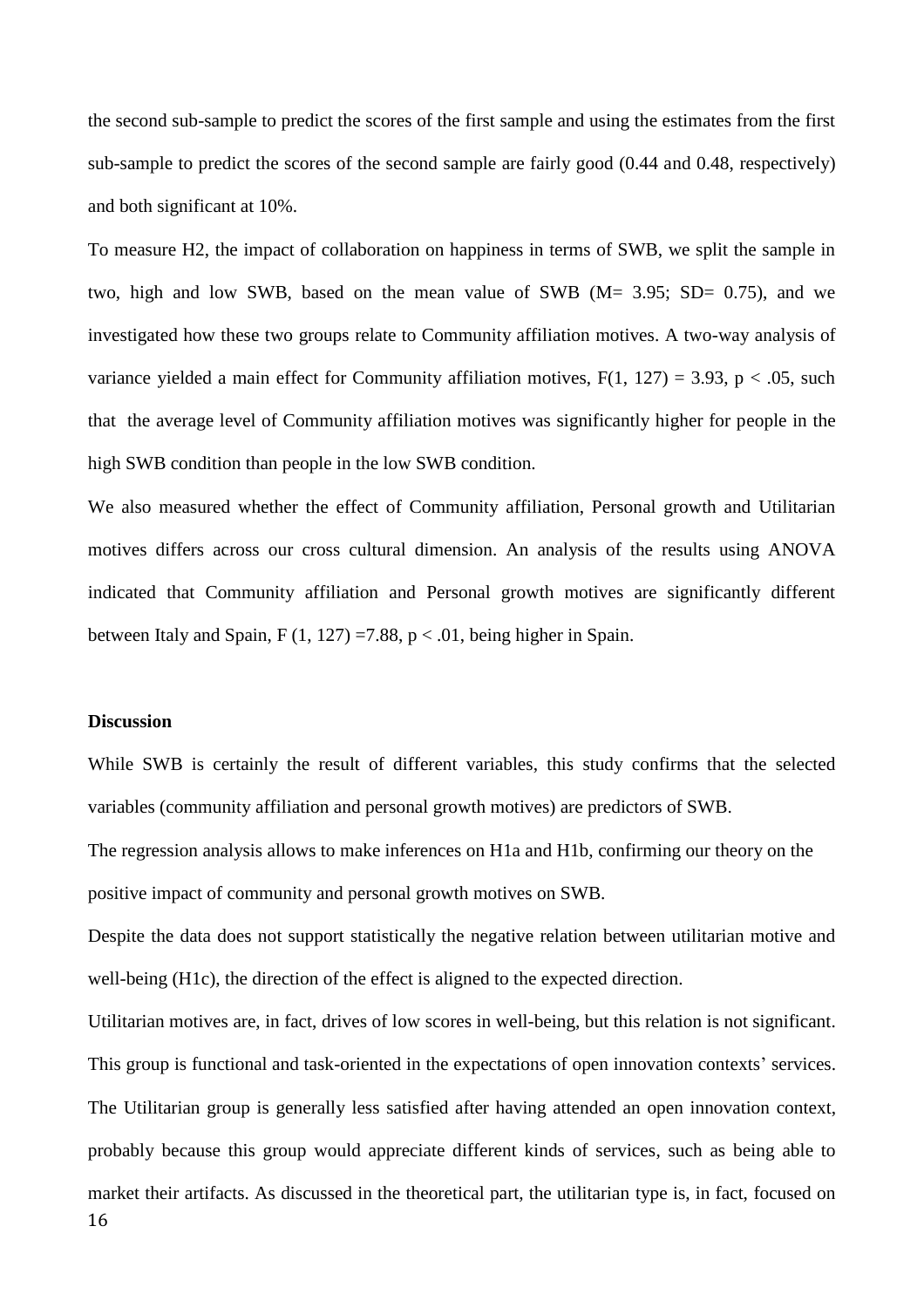financial benefits, entrepreneurial goals, and usefulness in their work. This group also shows a more preservative attitude towards the current state of affairs, presenting a more narrow-minded attitude towards opening the community to less skilled people and believing that in the future digital fabrication will be adopted more massively.

The findings support H2, which states that Makers who collaborate with others are happier than Makers who create alone. The research shows that if we split the participants according to higher/lower scores in SWB we are able to infer two heterogeneous approaches to co-creation during FabLabs' services use.

The interactions which characterized Community affiliation and Personal growth groups are therefore not only necessary for value service co-creation, as pointed out by Grönroos (2011), but they also become predictors of SWB. Of interest for the service literature, we found that these makers strongly believe in the open-source culture, and that personal fabrication is able to contribute to a thriving and alternative economy. These Makers express a positive and open attitude towards change, willing the community not only to provide access to direct personal manufacturing equipment but becoming a community that also empowers individuals and groups from different backgrounds and skills. "Happier" makers are also driven by Personal Growth motives, which find in personal fabrication stimuli for self-achievement, creativity development, experimentation, and passion. The findings are even more robust for the Spanish sample, which shows higher levels of SWB for the Community affiliation members*.* 

## **Implications**

17 Different implications can be drawn from our study. Academic and management marketing researches should take into consideration that although Makers are still a minority of the population, as manufacturing technologies and online sharing grow, they may turn out to be the early adopters of technology and practices that will eventually be taken up by the larger population. This is what has happened for Digital Creation, which has, in fact, become a mainstream trend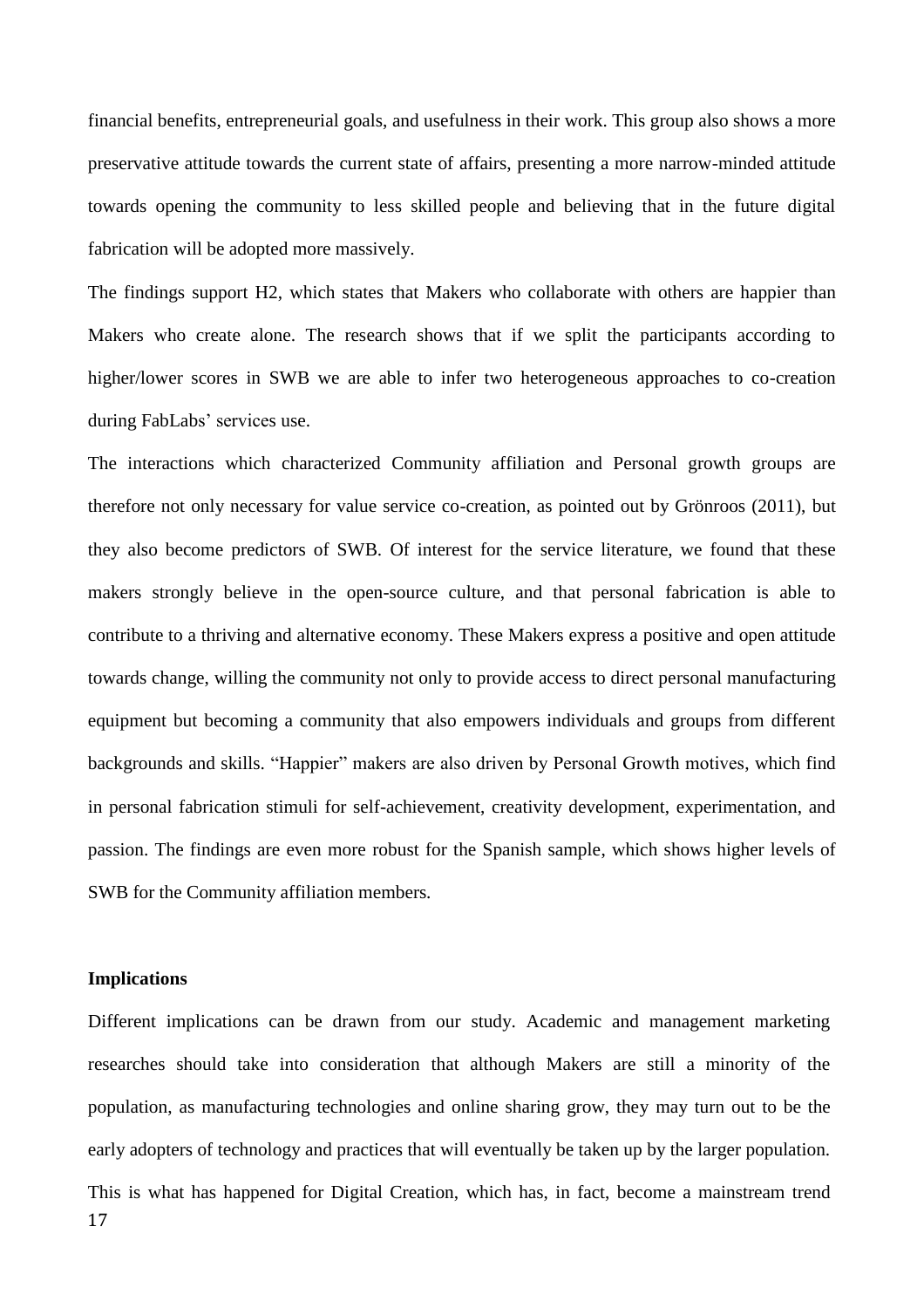(Cova & Dalli, 2009), with millions of consumers, termed *generation C* (where the C representing "content") that upload pictures, movies, blogs, and music. In this paper we describe a minority of people that are transforming the notion of a conceptual/abstract idea of creativity in a very practical one (manufacturing goods), through the services offered by open innovation spaces. In specific, the findings contribute to service research in a number of ways. First, despite service literature on service co-creation has already taken a customer-grounded view, it still contemplates a strong role of traditional companies. The present work takes a step forward, exploring an empowered community that creates value by generating its own concepts, without almost any interactions with the company, and as Cova and White state (2010: 265) "this value is therefore captured directly by the community. Companies gain no value directly but must face a risk of indirect competition". Empowered consumers, ever more creative, skilled, passionate, independent, self-governing are creating a new eco-system that doesn't seem to be under the direct control of traditional brands: we are dealing with taxonomy of co-creation that includes people, belonging to different backgrounds, that design, manufacture, market products in non-conventional ways, creating new brands of their own.

Second, the links made between co-creation and well-being, have rarely been made. Our findings expand Guo et al.'s (2013) work, which tested co-production as an antecedent of well-being. Our results integrate these findings investigating the specific dimensions (i.e. motives) under which cocreation increases subjective well-being. More specifically, we show how open innovation contexts' services are able to affect consumers' SWB, giving new insights to the service research literature. Third, the interactions between consumers, boosted by open innovation space services, not only are the platform for service co-creation, as pointed out by Grönroos (2011) and by Grönroos and Voima (2013), but are also predictors of SWB.

18 Digital fabrication represents therefore a new kind of competition for traditional companies, but it certainly could offer new opportunities. As Community Affiliation motives tend to be the strongest in people with high levels of SWB, companies should propose tools to trigger them and design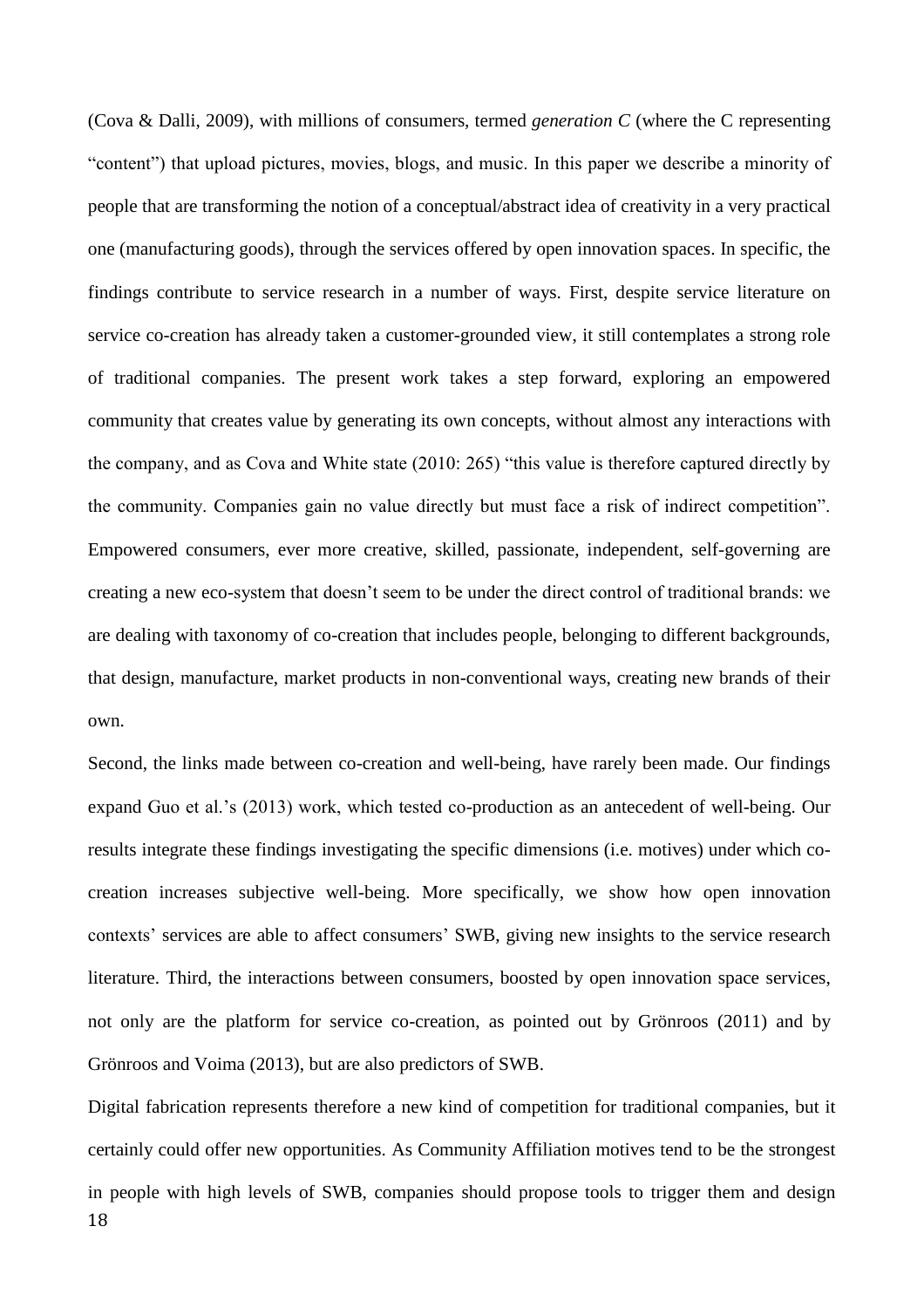platforms where people create with others. Marketing strategies should also be able to boost individual's perception of experimenting something new in order to satisfy Personal Growth motives. Our study offers useful insights for decision makers as well for whom mental states are important. The results assist them in understanding that well-being is intended as an important end goal and that Community Affiliation motives and Personal Growth motives in co-creation services can be very gratifying drivers, doing things just for the pleasure of doing them, but with others. Decision makers who are able to bring people together will help them enhance their well-being and the creation of an always larger network of local FabLabs, or mini FabLabs (in schools, libraries), which could have a powerful collective and social impact.

Although not tested directly with a treatment group, the average level of SWB in this community of people is higher than the average level of subjective well-being in the countries where we run the study (Rice & Steele, 2004). Therefore, with an appropriate level of cautiousness, we can claim that these services have a positive impact on average on the subjective well-being of their participants.

#### **Limitations and future directions**

19 The goodness of the proposed model is moderate. There are at least three possible explanations. Aside from our control variables, such as the level of engagement of Makers in the activities, there is extensive literature discussing how religion (Ellison, 1991), personality (Diener et al., 2003) and, not surprisingly, health (Brief et al., 1993) have a substantial impact on SWB. Collecting these data would have been too intrusive and beyond the scope of this research. A second possible explanation is included in Kafka and Kozma (2002), where they point out that the six-dimensions of the Ryff's scale falls short to represent the whole construct of SWB. Finally, it is worth mentioning that we investigated the antecedents to co-creation excluding makers' final innovative outcome. Understanding the results of a collaborative innovation process would have helped in explaining the specific relations between motives, outcomes and SWB.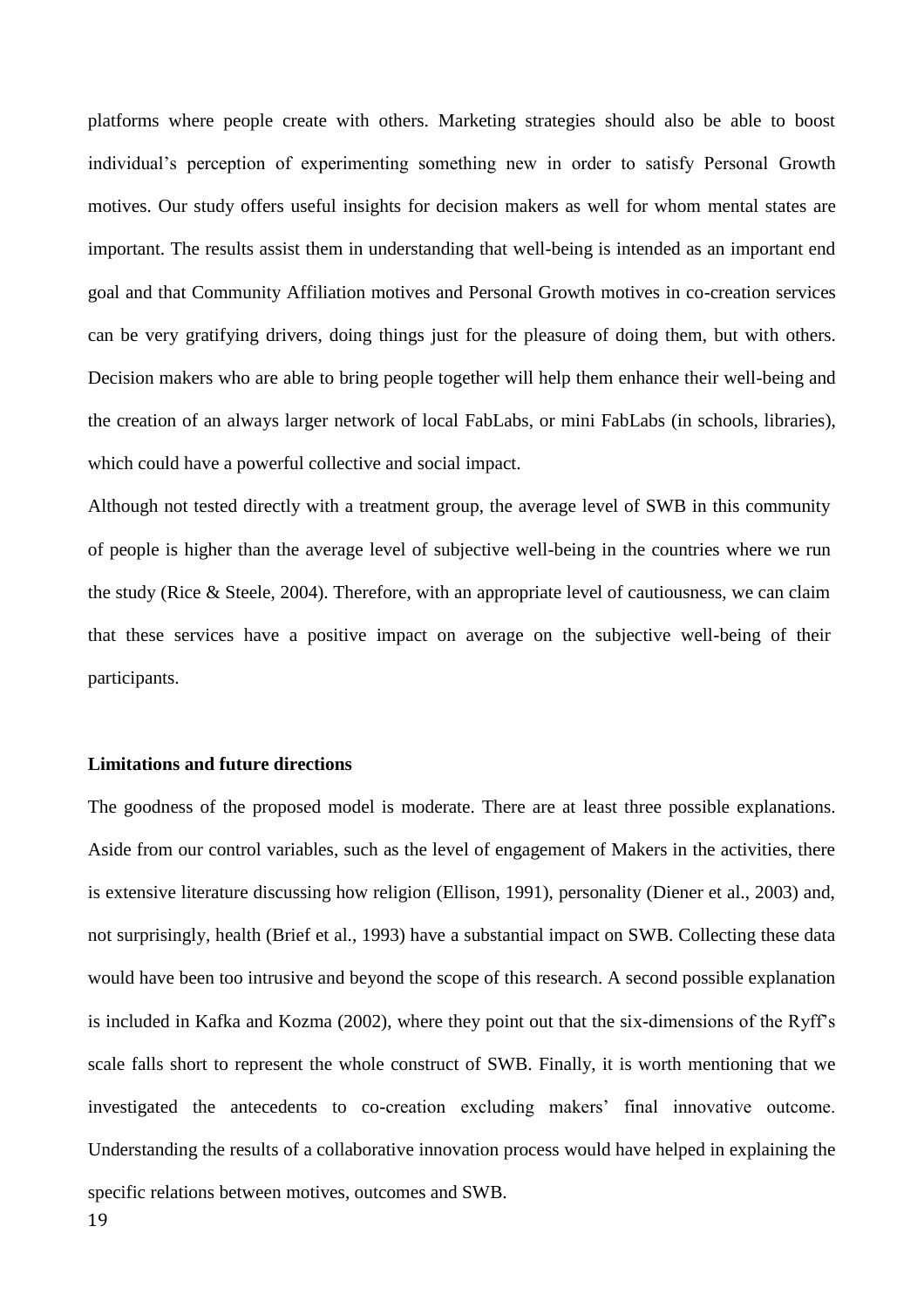With a relative small sample, we acknowledge that the size of these effects could be biased and therefore we highlight that the results should be independently replicated before jumping to conclusions.

Although the survey method was very effective in giving a picture of the phenomenon's relations, it is weak in explaining the deep psychological processes of what we are aiming to explain. This is why the next steps of research could integrate the previous one taking a more participative and ethnographic approach, not purely observational and descriptive. The study of FabLabs' members should be, therefore, extended with qualitative methods able to clarify attitudes and behaviours. Further research should also be extended to other cultures where the drivers to service co-creation in open innovation contexts could be differently related to SWB from the mechanisms that occurred in Southern Europe.

### **References**

Abbott, R. A., Ploubidis, G. B., Huppert, F. A., Kuh, D., Wadsworth, M. E. J., & Croudace, T. J. (2006). Psychometric evaluation and predictive validity of Ryff's psychological well-being items in a UK birth color sample of women. *Health and Quality of Life Outcomes, 4*(1), 76.

Anderson, L., Ostrom, A.L., Corus, C., Fisk, R.P., Gallan, A.S., Giraldo, M., Mende, M., Mulder, M., Rayburn, S.W., Rosenbaum, M.S., Shirahada, K., & Williams, J.D. (2013). Transformative service research: An agenda for the future. *Journal of Business Researc*h, *66*, 1203-1210.

Anseel, F., Lievens, F., Schollaert, E., & Choragwicka, B. (2010). Response rates in organizational science, 1995–2008: A meta-analytic review and guidelines for survey researchers. *Journal of Business and Psychology*, *25*(3), 335-349.

Argyle, M. (2001). *The Psychology of Happiness*. Taylor and Francis, New York.

Auh, S., Bell. S., McLeod, C. S. & Shih, E. (2007). Co-Production and Customer Loyalty in Financial Services. *Journal of Retailing, 83*(3), 359-370.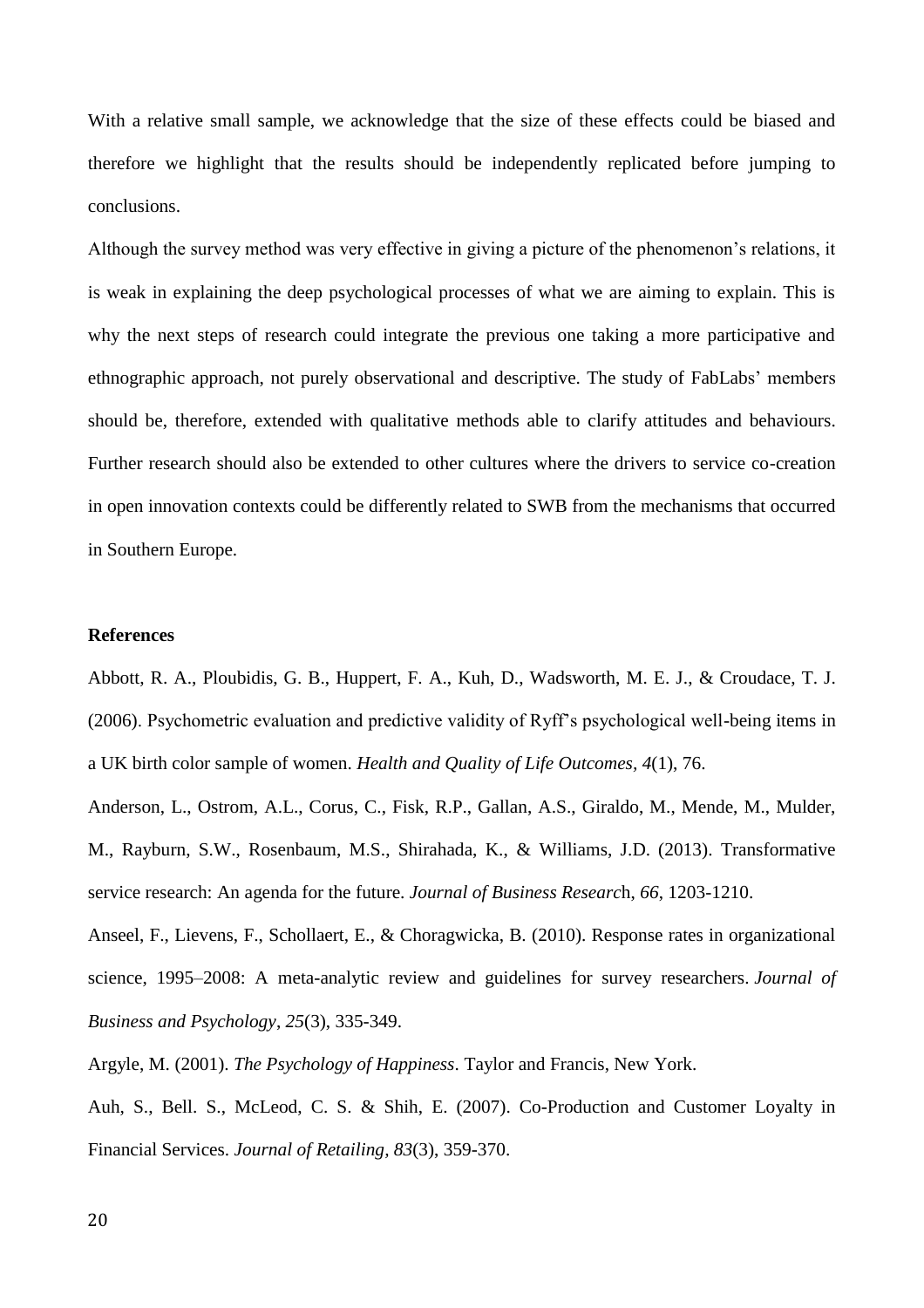Bardhi, F., & Eckhardt, G. M. (2012). Access-based consumption: The case of car sharing. *Journal of Consumer Research, 39*(4), 881-898.

Batra, R., and Ahtola, O.T. (1991). Measuring the Hedonic and Utilitarian Sources of Consumer Attitudes. *Marketing Letters, 2*(4), 159-170.

Baldwin, C., & Von Hippel, E. (2011). Modeling a paradigm shift: From producer innovation to user and open collaborative innovation. *Organization Science, 22*(6), 1399-1417.

Baumeister, R. and Leary, M. R. (1995). The Need to Belong: Desire for Interpersonal Attachments as a Fundamental Human Motivation. *Psychological Bullettin, 117*(3), 497-529.

Berman, B. (2012). 3-D printing: the third industrial revolution. *Business Horizons 55*(2), 155–162.

Bettencourt, Lance A. (1997). Customer Voluntary Performance: Customers as Partners in Service Delivery. *Journal of Retailing, 73*(3), 383-406.

Black, H. G., Vincent, L. H., & Skinner, S. J. (2014). Customers helping customers: payoffs for linking customers. *Journal of Services Marketing*, *28*(5).

Brief, A. P., Butcher, A. H., George, J. M., & Link, K. E. (1993). Integrating bottom-up and topdown theories of subjective well-being: the case of health. *Journal of personality and social psychology, 64*(4), 646.

Burroughs, JE. & Rindeisch A. (2002). Materialism and well-being: A conflicting values perspective. *Journal of Consumer Research, 29*, 348–370.

Chesbrough, H. (2003). *Open Innovation: The New Imperative for Creating and Profiting from Technology*. Harvard Business School Press, Boston.

Clarke, P. J., Marshall, V. W., Ryff, C. D., & Wheaton, B. (2001). Measuring psychological wellbeing in the Canadian study of health and aging. *International Psychogeriatrics, 13*(1): 79-90.

Cova, B., Dalli, D. (2009). Working consumers: the next step in marketing theory? *Marketing Theory, 9*(3), 315-39.

21 Cova, B., White, T. (2010). Counter-brand and alter-brand communities: the impact of Web 2.0 on tribal marketing approaches. *Journal of Marketing Management, 26***(**3), 256-270.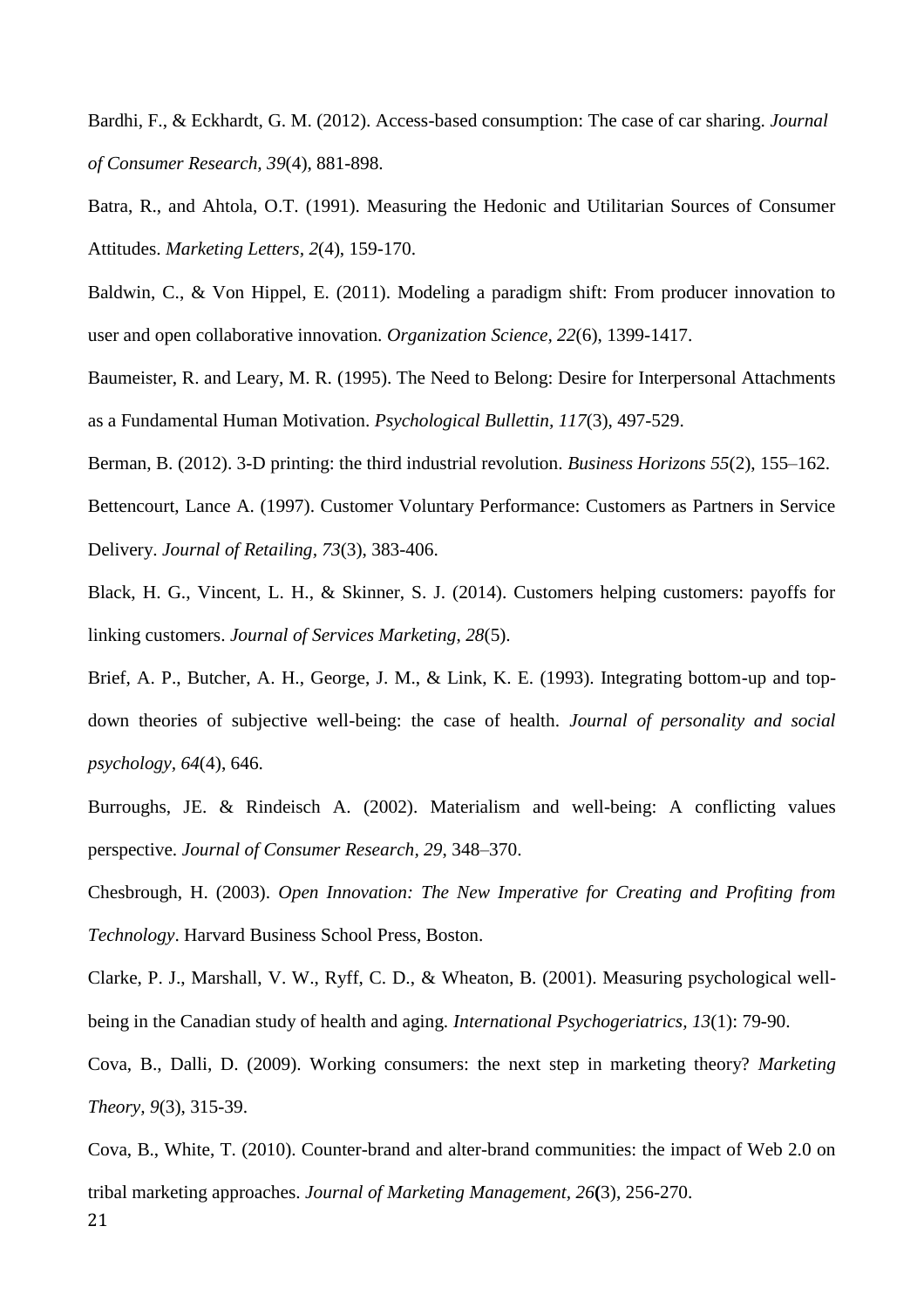Deci, E. L., & Ryan, R. M. (1985). *Intrinsic motivation and self-determination in human behavior.*  Plenum, New York.

Diener, E. (1984). Subjective well-being. *Psychological Bulletin, 95*, 542–75.

Diener, E., Suh, E. M., Lucas, R. E., & Smith, H. L. (1999). Subjective well-being: Three decades of progress. *Psychological bulletin, 125*(2), 276.

Diener, E., Oishi, S., & Lucas, R. E. (2003). Personality, culture, and subjective well-being: Emotional and cognitive evaluations of life. *Annual review of psychology, 54*(1), 403-425.

Dholakia, U. M., & Bagozzi, R. P. (2004). Motivational antecedents, constituents and consequents of virtual community identity. Godar, S. and S. Pixie-Ferris (Eds.), *Virtual and collaborative teams: Process, technologies, and practice*: 252–267, IDEA Group, London.

Dolan, P., Peasgood, T., & White, M. (2008). Do we really know what makes us happy? A review of the economic literature on the factors associated with subjective well-being. *Journal of economic psychology*, *29*(1), 94-122.

Dolan, P., & Metcalfe, R. (2012). The relationship between innovation and subjective wellbeing. *Research Policy, 41*(8), 1489-1498.

Ellison, C. G. (1991). Religious involvement and subjective well-being. *Journal of health and social behavior,* 80-99.

Etgar, M. (2008). A descriptive model of the consumer co-production process. *Journal of the Academy of Marketing Science, 36*, 97–108.

Feather, N. T. (1992). Values, valences, expectations, and actions. *Journal of Social Issues, 48*, 109-124.

Franke, N. and Shah, S. (2003). How Communities Support Innovative Activities: An exploration of Assistance and Sharing among End-users. *Research Policy, 32*(1), 157-78.

Feick, L. and Price, L. (1987), 'The Market Maven: A Diffuser of Marketplace Information. *Journal of Marketing, 51*(1), 83-97.

22 Füller, J. (2010). Refining Virtual Co-Creation from a Consumer Perspective. *California*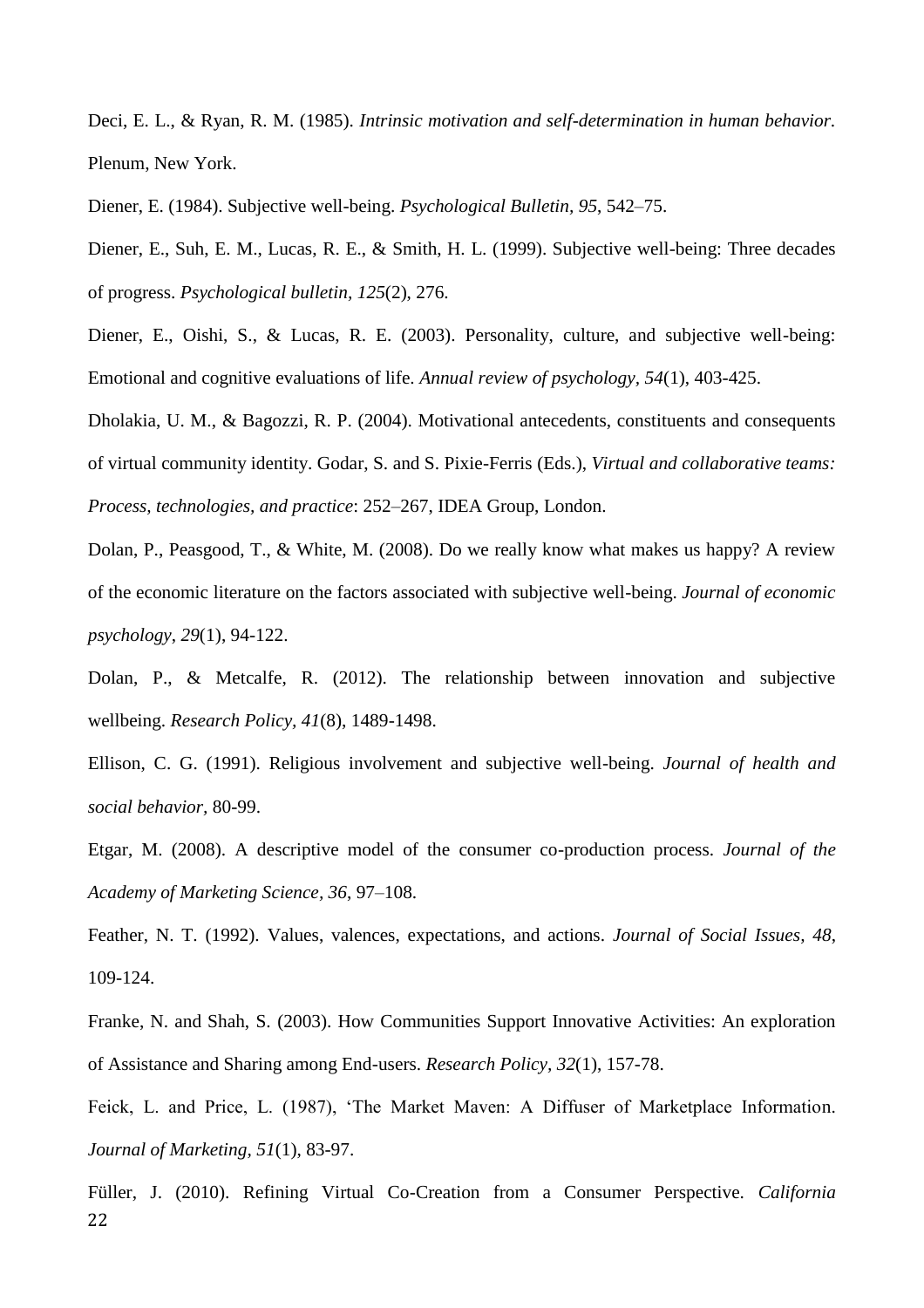*Management Review, 52*(2), 98-122.

Gershenfeld, N. (2005). *Fab: the coming revolution on your desktop - from personal computers to personal fabrication*. Basic Books, New York.

Graham, C., & Nikolova, M. (2013). Does access to information technology make people happier? Insights from well-being surveys from around the world. *The Journal of Socio-Economics*, *44*, 126- 139.

Grönroos, C. (2011). Value co-creation in service logic: A critical analysis, *Marketing Theory, 11*, 279-301.

Grönroos, C., & Voima, P. (2013). Critical service logic: making sense of value creation and cocreation. *Journal of the Academy of Marketing Science*, *41*(2), 133-150.

Guo, L., Arnould, E. J., Gruen, T. W. & Tang C. (2013). Socializing to Co-Produce: Pathways to Consumers' Financial Well-Being. *Journal of Service Research, 16*(4), 549-563.

Heylighen, F. (1992). A cognitive-systemic reconstruction of Maslow's theory of selfactualization. *Behavioral Science, 37*(1), 39-58.

Ho, J. Y., Dempsey C. (2010). Viral marketing: Motivations to forward online content. *Journal of Business Research, 63*, 1000-1006.

Janeschek, S., Hottum, P., Kicherer, F., & Bienzeisler, B. (2013). The dynamics of service productivity and value creation: a service life cycle perspective. *The Service Industries Journal*, *33*(3-4), 366-377.

Judge, T. A., Ilis. R., & Dimotakis, N. (2010). Are Health and Happiness the Product of Wisdom? The relationship of General Mental Ability to Educational and Occupational Attainment, Health, and SWB. *Journal of Applied Psychology, 95*(3), 454-468.

Lavasani, M. G., Borhanzadeh, S., Afzali, L., & Hejazi, E. (2011). The relationship between perceived parenting styles, social support with psychological well-being. *Procedia - Social and Behavioral Sciences, 15,* 1852-1856.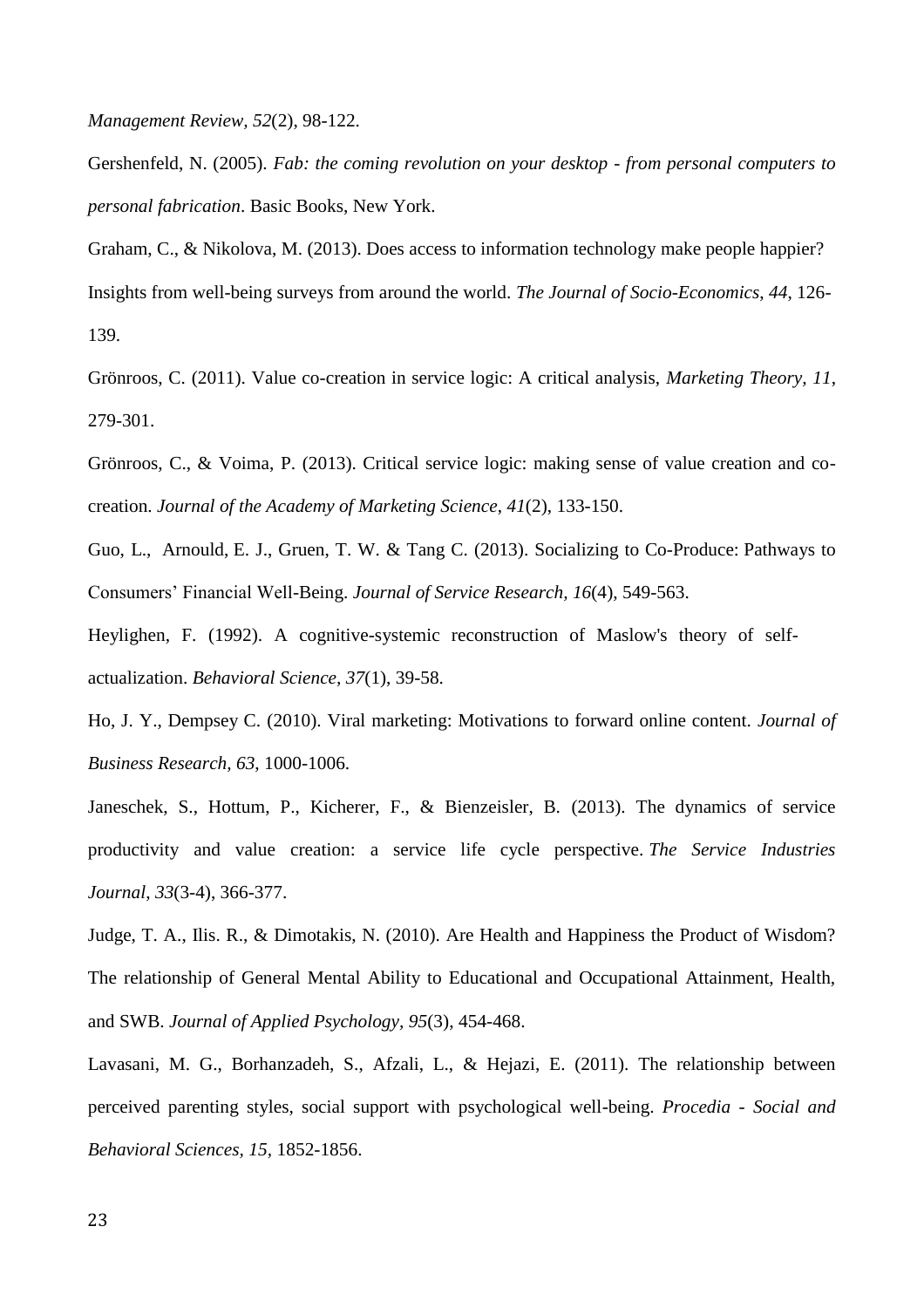Kahneman, D., Krueger, A. B., Schkade, D. A., Schwarz, N., & Stone, A. A. (2004). A survey method for characterizing daily life experience: The day reconstruction method. *Science*, *306*(5702), 1776-1780.

Kale, S. H. (2004). Spirituality, Religion, and Globalization. *Journal of Macromarketing, 24*(2), 92- 107.

Kafka, G.J., Kozma, A. (2002). The Construct Validity of Ryff's Scales of Psychological Well-Being (SPWB) and their Relationship to Measures of Subjective Well-Being. *Journal Social Indicators Research, 57*(2), 171-190

Karabati, S., & Cemalcilar, Z. (2010). Values, materialism and well-being: A study with Turkish university students. *Journal of Economic Psychology, 31*, 624–633.

Kasser, T. (2002). *The High Price of Materialism*. Mass and London, MIT Press: Cambridge.

Kavetsos, G., & Koutroumpis, P. (2011). Technological affluence and subjective wellbeing. *Journal of economic psychology*, *32*(5), 742-753.

Keyes, C. L. M., Shmotkin, D., & Ryff, C. D. (2002). Optimizing well-being: The empirical encounter of two traditions. *Journal of Personality and Social Psychology, 82*(6), 1007-1022.

Maslow A.H. (1987). Motivation and Personality, 3rd ed., revised by R. Frager, J. Fadiman, C. McReynolds & R. Cox. Harper and Row, New York.

McKenna, K. Y. A., & Bargh, J. A. (1999). Causes and consequences of social interaction on the internet: A conceptual framework. *Media Psychology, 1*, 249–269.

Novak, T. P., Hoffman, D. L. & Duhachek, A. (2003). The influence of goal-directed and experiential activities in online flow experiences. *Journal of Consumer Psychology,* 13, 3–16.

Olsen, S.O., & May, H.T.X. (2013). Consumer Participation: The case of Home Meal Preparation. *Psychology and Marketing, 30*(1), 1-11.

Osterloh, M, Rota, S. (2007). Open source software development—Just another case of collective invention? *Research Policy, 36* (2), 157-171.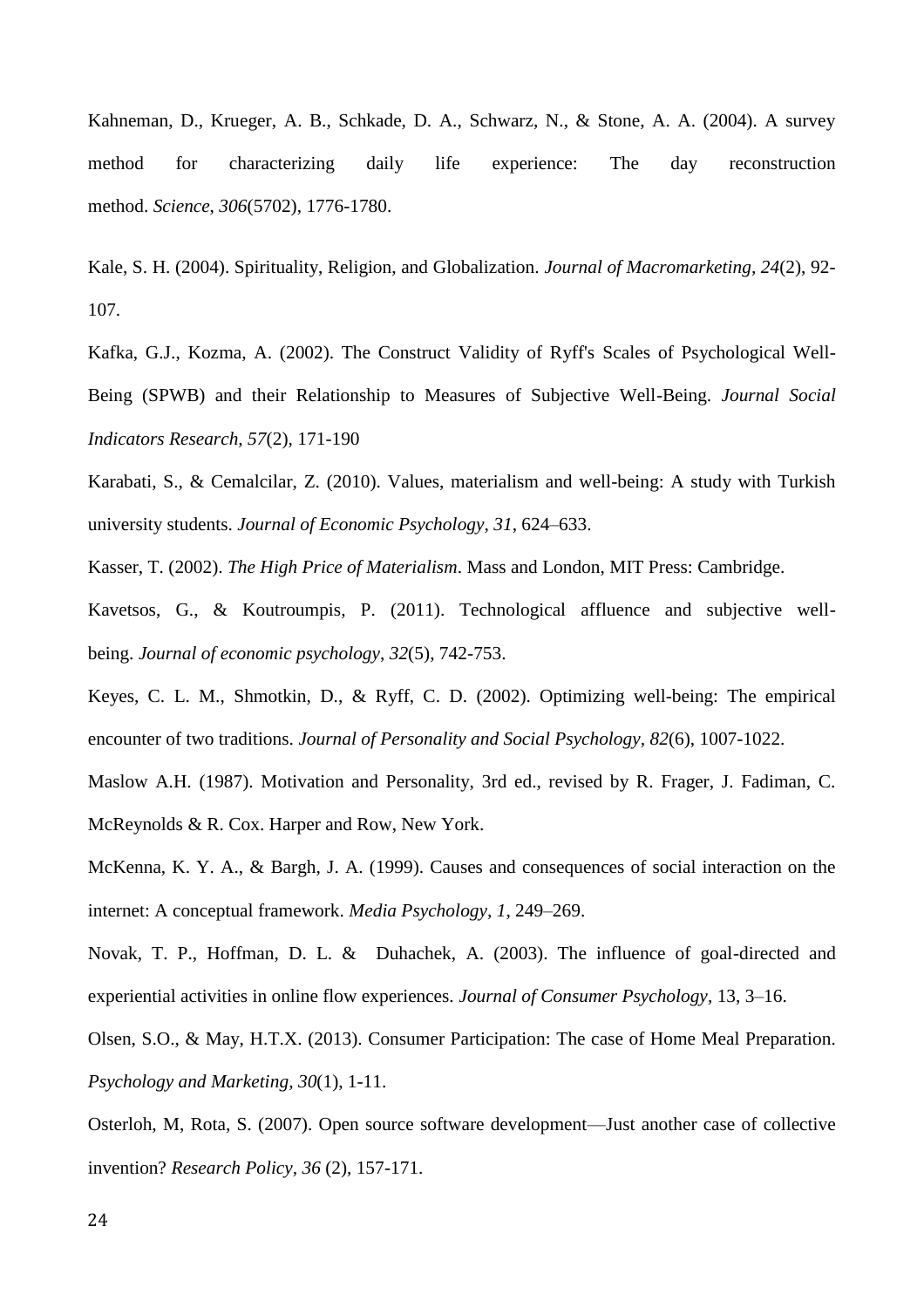Ostrom, A.L, Bitner, M.J., Brown, S.W., Burkhard, K.A., Goul, M., Smith-Daniels, V., Demirkan, H., & Rabinovich, E. (2010). Moving Forward and Making a Difference: Research Priorities for the Science of Service. *Journal of Service Research, 13***(**1), 4-36.

Ozanne, J.L., (2011). Introduction to the special issue on transformative consumer research: creating dialogical spaces for policy and action research. *Journal of Public Policy & Marketing, 30*(1), 1-4.

Polo Peña, A. I., Frías Jamilena, D. M., & Rodríguez Molina, M. Á. (2014). Value co-creation via information and communications technology. *The Service Industries Journal, 34*(13), 1043-1059.

Rice, T. W., & Steele, B. J. (2004). Subjective Well-Being and Culture Across Time and Space. *Journal of Cross-Cultural Psychology, 35*(6), 633-647.

Ryff, C. D. (1989). Happiness is everything, or is it? Explorations on the meaning of psychological SWB. *Journal of Personality and Social Psychology, 57*(6), 1069-1081.

Ryff, C. D., & Keyes, C. L. (1995). The structure of psychological well-being revisited. *Journal of Personality and Social Psychology, 69*(4), 719-727.

Rosenbaum, M.S., Corus, C., Ostrom, A.L., Anderson, L., Fisk, R.P., Gallan, A.S., Giraldo, M., Mende, M., Mulder, M., Rayburn, S. W., Shirahada, K., & Williams, J.D. (2011) Conceptualization and Aspirations of Transformative Service Research. *Journal of Research for Consumers 19*, 1-8.

Ruini, C., Ottolini, F., Rafanelli, C., Ryff, C. D., & Fava, G. A. (2003). La validazione italiana delle Psychological Well-being Scales (PWB). *Rivista di psichiatria*, *38*(3), 117-130.

Sheldon, K. M., Ryan, R. M., Deci, E. L., & Kasser, T. (2004). The independent effects of goal contents and motives on well-being: It's both what you pursue and why you pursue it. *Personality and Social Psychology Bulletin, 30***,** 475–486.

Sheldon, K. M., Gunz, A., Nichols, C. P. & Ferguson, Y. (2010). Extrinsic Value Orientation and Affective Forecasting: Overestimating the Rewards, Underestimating the Costs. *Journal of Personality, 78*(1), 150-178.

25 Sirigatti, S., Penzo, I., Iani, L., Mazzeschi. A., Hatalskaja, H., Giannetti, E., & Stefanile, C. (2012).